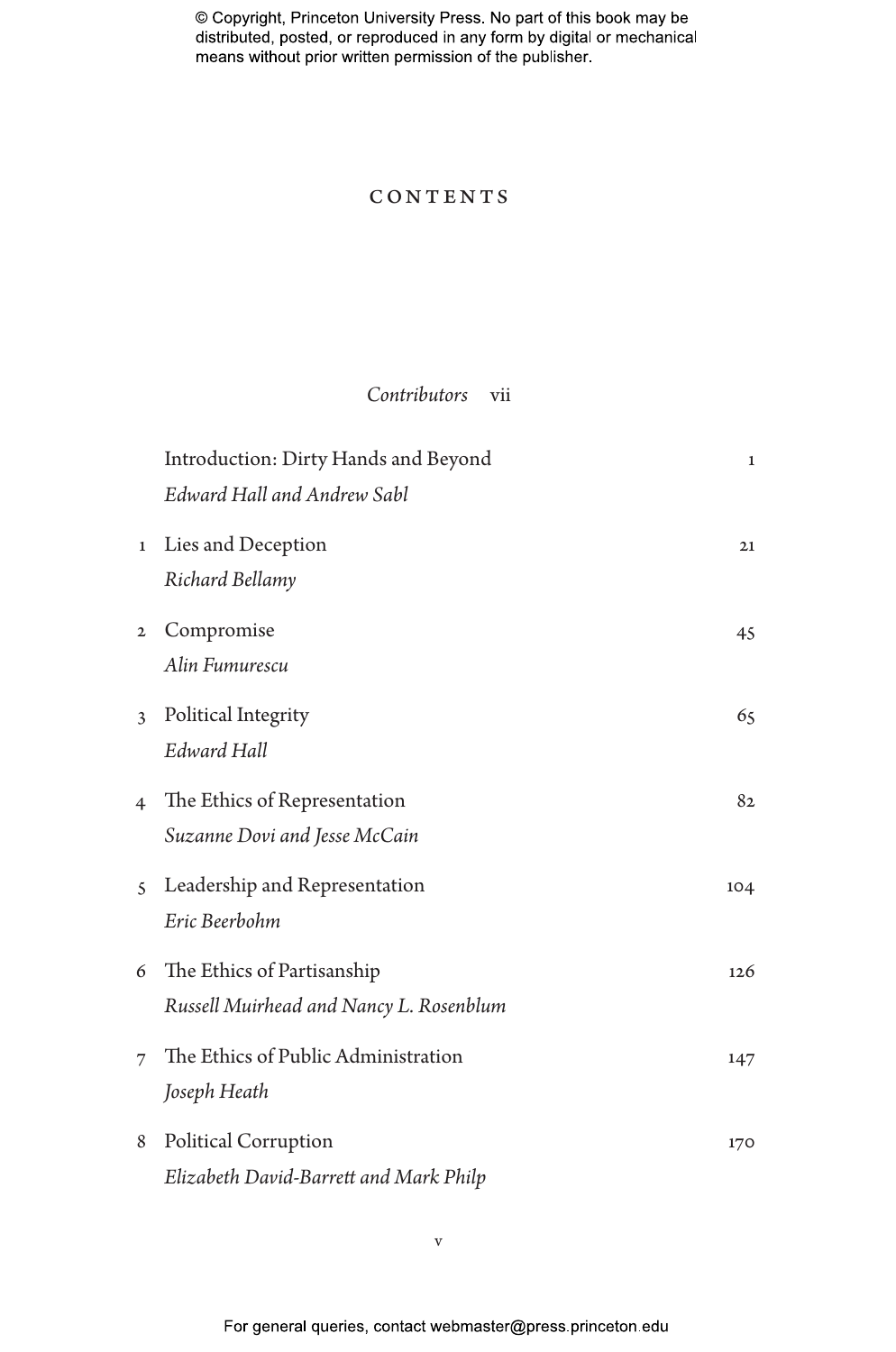vi CONTENTS

| 9  | The Public Ethics of Whistleblowing                      | 193 |
|----|----------------------------------------------------------|-----|
|    | Michele Bocchiola and Emanuela Ceva                      |     |
| 10 | Political Ethics in the State of Emergency               | 213 |
|    | Nomi Claire Lazar                                        |     |
| 11 | The Ethics of Political Lobbying: Power, Influence,      |     |
|    | and Democratic Decline                                   | 236 |
|    | Phil Parvin                                              |     |
|    | Afterword: Political Ethics and Institutional Renovation | 265 |
|    | Andrew Sabl                                              |     |
|    |                                                          |     |

*Index* 281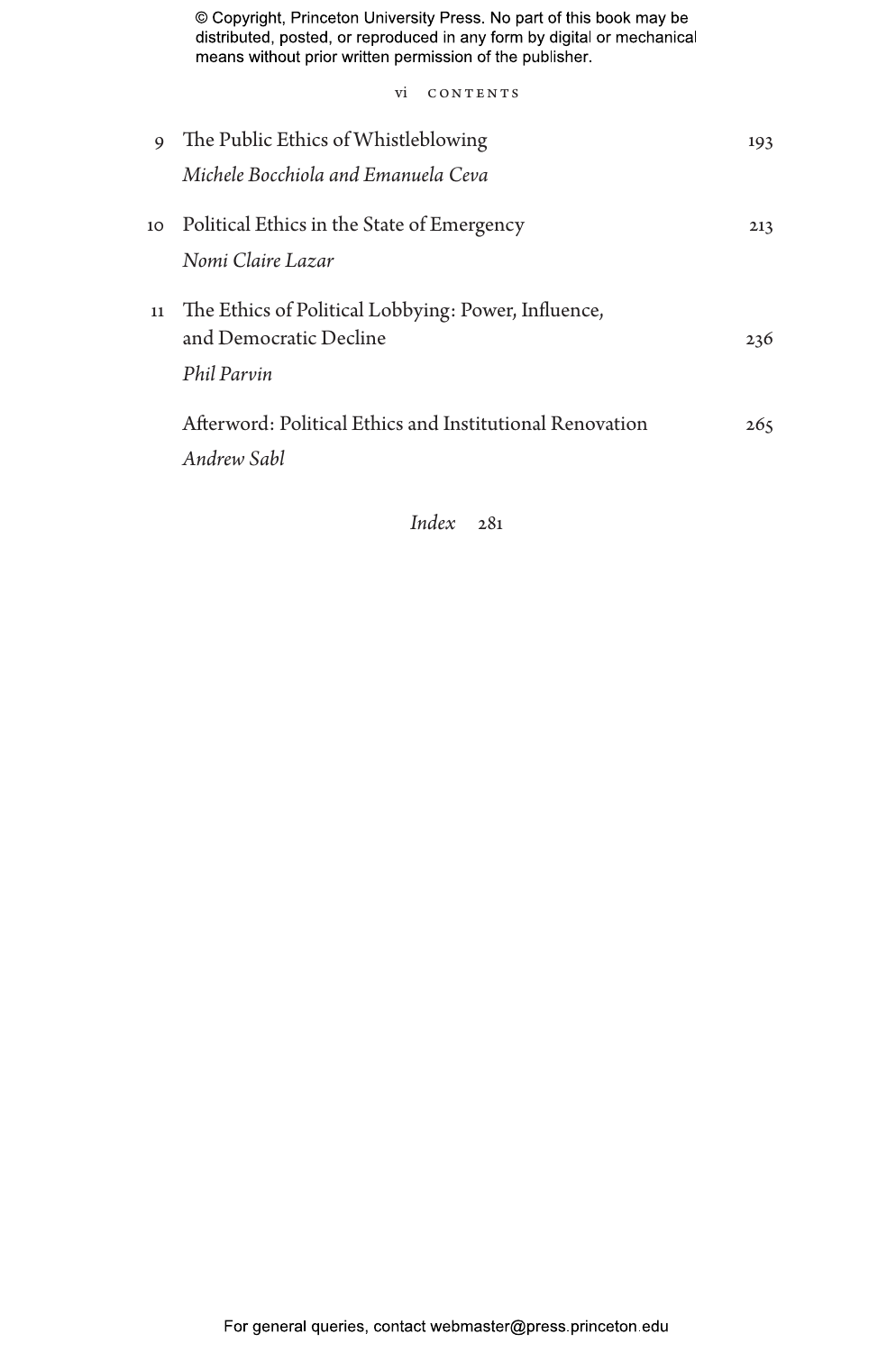# Introduction

## dirty hands and beyond

# *Edward Hall & Andrew Sabl*

anyone who has told others of having taught or written on "political ethics" is familiar with the rejoinder, "Isn't that a contradiction in terms?" This joke, which may have been fresh a few millennia ago, reflects "a piece of conventional wisdom to the effect that politicians are a good deal worse, morally worse, than the rest of us" (Walzer 1973, 162). An old, long, flattering literature on the nobility of leadership and the dignity of public service runs against a tradition of cynicism also so old that the most ancient school of "democracy," ancient Athens, institutionalized processes whereby its most prominent orators and officeholders were regularly and publicly audited, indicted, or ostracized, lest their disproportionate power go to their head and endanger the polity's welfare.<sup>1</sup> This was so even though politics was overwhelmingly noninstitutionalized and far from a professional calling or career (a *politikos* was merely someone who spoke often and influentially in the citizen assembly).

The problem is one of power and interest. In theory, and no doubt in their own heads, politicians claim to further ordinary citizens' interests and channel public power toward common ends. In practice, ordinary citizens often suspect them of furthering their own interests and exerting power in narrow circles of private influence and secret knowledge. As polities grow in size, diversity, and social specialization, and public business becomes ever more technical and

1. Given that Athenian democracy did not include slaves, women, or resident aliens, Athens was in contemporary terms quite far from a democracy. It was arguably a tyranny whose tyrants practiced a form of egalitarianism among themselves in order to muster power against the rest. Yet the influence of its self-perception as a bastion of political equality and rule by "the people" was profound and cannot be ignored.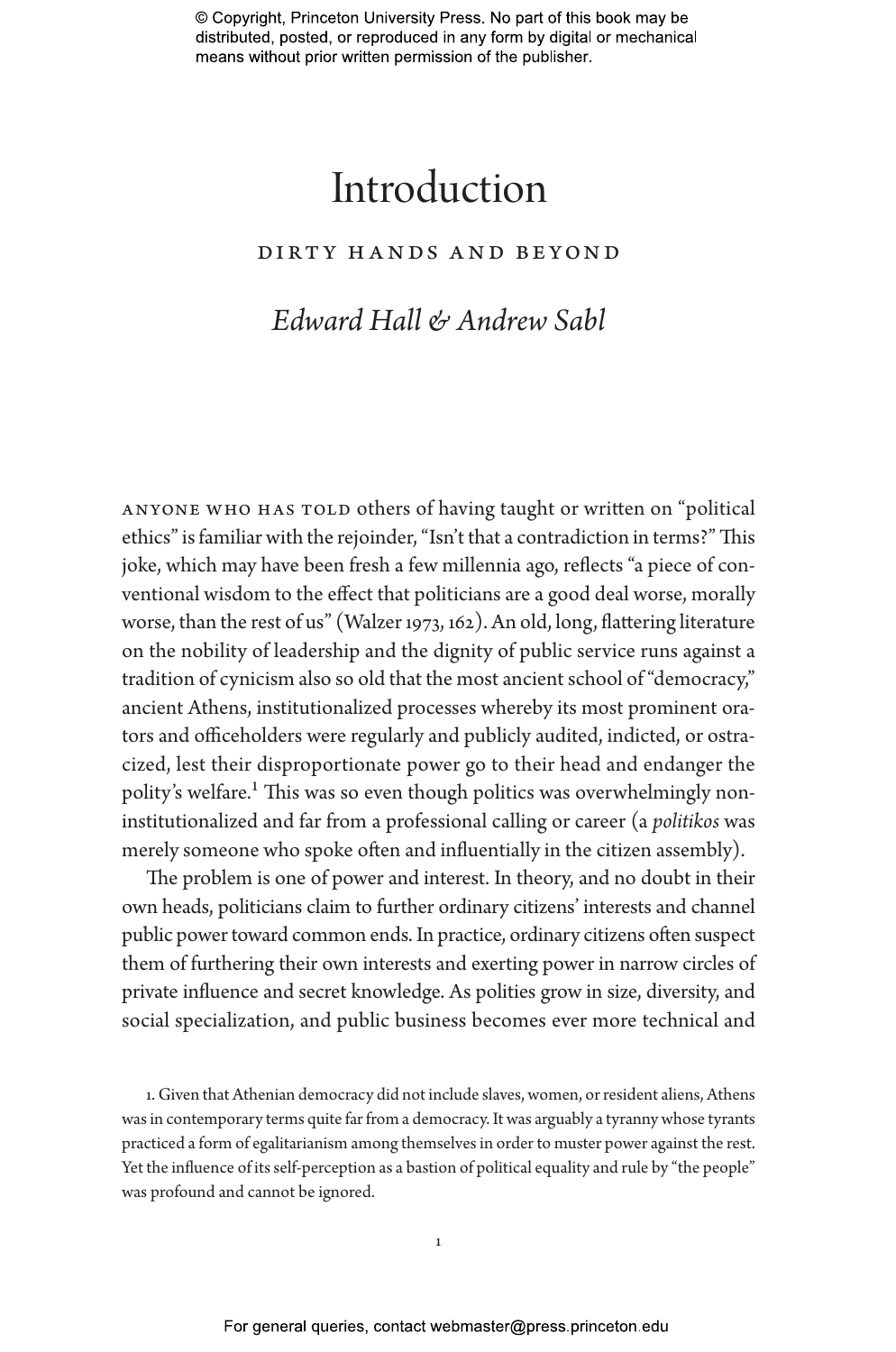2 Edward Hall and Andrew Sabl

complex, the participatory methods of Athens—though still objects of nostalgia—become ever less relevant. We rely on politicians more than ever to reach authoritative decisions under conditions of social conflict and disagreement; to produce public goods at a level, and in a variety, that would have dazzled and bewildered the members of all past polities; to administer public business (or rather, select and oversee the specialized administrators who do so); and to regulate enterprises that employ millions and affect billions. Unlike many "professionals," however, whose specialized training is subject to codes of ethics whose violation may be punished by suspending the right of professional practice, those who make politics their calling are often subject to no code. They are certainly responsible to public opinion, as may or may not provide comfort.

Our extreme reliance on political leaders does not, of course, entail extreme trust. On the contrary, we may feel unable, given problems of scale and complexity, to learn about even a small proportion of politicians' incompetent or malevolent acts—let alone to do anything about them given the masses arrayed on all sides of political conflicts. To the extent that we do feel a sense of agency, it may be both small and largely illusory. Under what Max Weber ([1919] 2004, 74) called "spiritual proletarianization"—which he equated to a "loss of soul"—the average citizen may choose among partisan or ideological leaders (as well as, these days, among their ephemeral social media cousins, "influencers"), but cannot hope to have a substantial effect on their own. If, against all odds, an ordinary citizen *does* manage through engagement, activism, or internet notoriety to acquire substantial political influence, this does not solve the problem, but merely transforms that citizen into another politically influential figure whom others simultaneously admire, fear, deride, depend on, and follow (or unfollow). There is no reason to believe that amateurs will respond to such pressure better than professionals.

Political ethics is therefore a complex and paradoxical business. Even those who stress politicians' propensity for evil must acknowledge their role in determining and guaranteeing indispensable public goods. Even those who see politicians as driven by a zeal for public service and the desire to win fame for able stewardship in difficult times must acknowledge that winning office requires compromising with the powerful as well repeating oversimplified messages to sway a mass electorate—and that holding office may produce cluelessness as well as corruption. And the details of politics in both senses, the wielding and the seeking of power, are fiendishly complex and constantly changing. Given all of that, the *second* thing that scholars of political ethics are continually told—"well, you must have a lot to talk about these days"—is predictable without being even slightly wrong.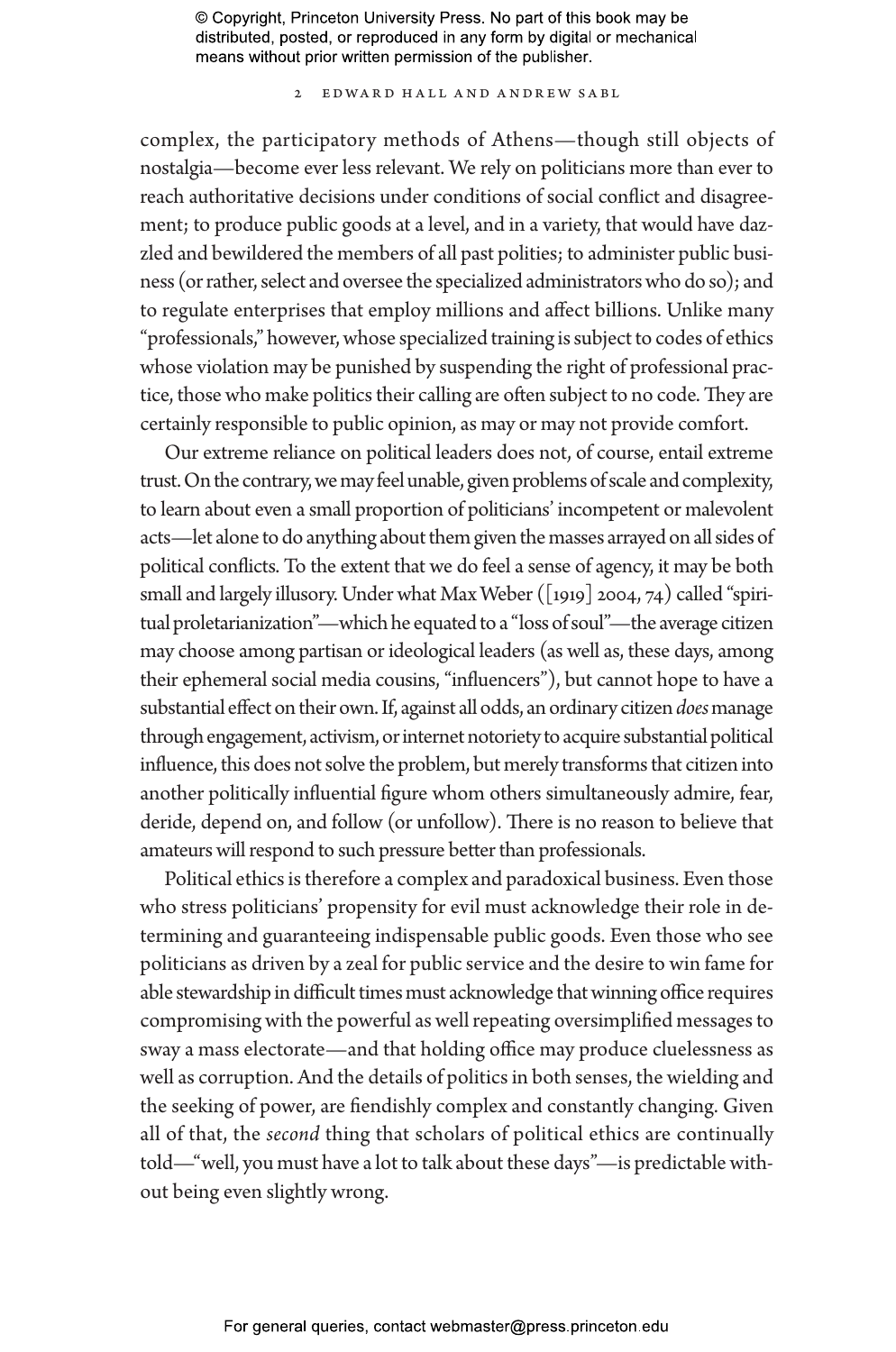Introduction 3

# The Scope of This Book

This handbook is intended to provide a theoretically interesting overview of the central questions of political ethics. The envisioned audience is undergraduate students as well as more advanced scholars seeking concise, though learned, introductions to the ways these topics are addressed in political theory and political philosophy (the difference between the two need not detain us here). Our contributors are not, for the most part, in the business of directly commenting on the specific political controversies that currently exercise political commentators, activists, and engaged citizens. So the chapters that follow do not attempt to definitively outline the ethical misdeeds of the Trump administration (and not just because that would take a frighteningly long time) or pass ethical judgments on other leading politicians of the day. Instead they seek to help readers make sense of the ethical dimensions of political life at some distance from the concrete political controversies of the present, in order to vividly illustrate what is involved in theorizing about politics in an ethically demanding but clear-eyed way. Put another way, though the following chapters do not attempt to straightforwardly instruct readers what they should *do* about many specific issues of contemporary political concern, they demonstrate how we must *think* and what we must think about if we are to make responsible political judgments about such issues.<sup>2</sup>

Each chapter's author or authors offer a unique perspective on the issue they address. All noted scholars, they bring to their contributions their own theses and organizing concepts, and defend their own conclusions. Thus the chapters that follow are not intended to be "objective" or "impartial" summaries of existing work in political ethics. It may be most appropriate to regard them as careful interventions in long-standing debates in the field. The chapters share, then, two primary aims. First, to offer accurate and informative introductions to the topics at hand; second, to spur thought, debate, and discussion by defending a distinct viewpoint on that topic.

This handbook is not a manual for those seeking direct practical strategies for opposing clear political evil. The problems that we address—lies and

2. This explains why we have not included selections by politicians, activists, or civil society leaders in this handbook (though we believe that a good course on political ethics will incorporate such material). We also think that many instructors who assign this handbook will supplement the chapters with topical case studies, as both coeditors themselves do when teaching courses on political ethics.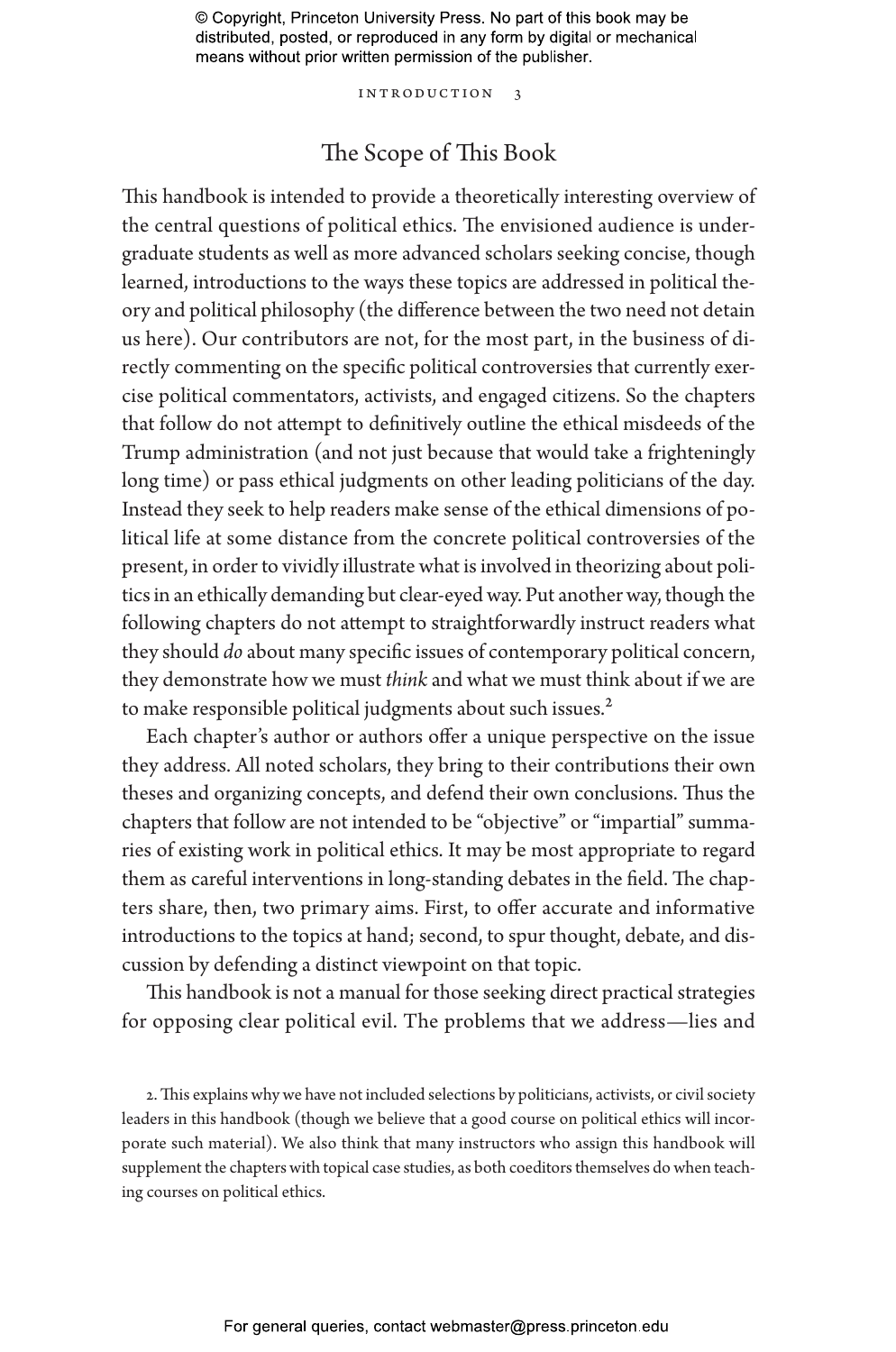4 Edward Hall and Andrew Sabl

deception in politics, political compromises, the nature of political integrity, poor representation, leadership in a democracy, excessive partisanship, the ethics of public administration, political corruption, the ethics of public whistleblowing, states of emergency, and lobbying—may be considered relatively minor compared to various "evil" political acts, from directly inciting violence to imprisoning one's political opponents, that unfortunately are not as rare as they should be. But many of these evils are, frankly, obviously wrong, as even autocrats tend to admit in the sense that they deny doing such things rather than defending having done them. For this reason, they are *less theoretically interesting* than the issues tackled in this volume. When one reflects on the topics addressed here, it is genuinely hard to know what to think and do, and it is not clear how we might design institutions, whether in government or civil society, to make them come out right. This makes them gripping topics of normative political inquiry. While there is much to be said about obvious cases of evil political conduct from the perspective of comparative politics or civic activism, there is less of interest to be said from the perspective of scholarly political ethics.

In the remainder of the introduction, we focus on the question of whether or not good political leaders must sometimes violate moral principles and constraints in order to do the right political thing. This is known as the "problem of dirty hands." It is the most apposite entry point into our subject because, in one way or another, it unavoidably affects one's understanding of numerous other topics in political ethics.

## The Problem of Dirty Hands

In one of the most famous passages in *The Prince*, Niccolò Machiavelli ([1532] 1998, 61) declares that would-be rulers must "learn to be able not to be good." One tempting reaction, corresponding to the "contradiction in terms" quip just mentioned, is to say that Machiavelli need not have worried: most politicians seem to learn this quickly and well. A more serious and appropriate response, however, is to find disquieting—especially because they can be so seductive—Machiavelli's bold claims about politics' rightful enmity toward morality. Properly understood, Machiavelli does not suggest that politicians must act immorally if they are to successfully pursue their self-interest. If he had said that, those commentators who call *The Prince* simply "a handbook for gangsters" would be right; Machiavelli's work would be simultaneously entertaining and appalling—like a gangster movie—but not worth its reputation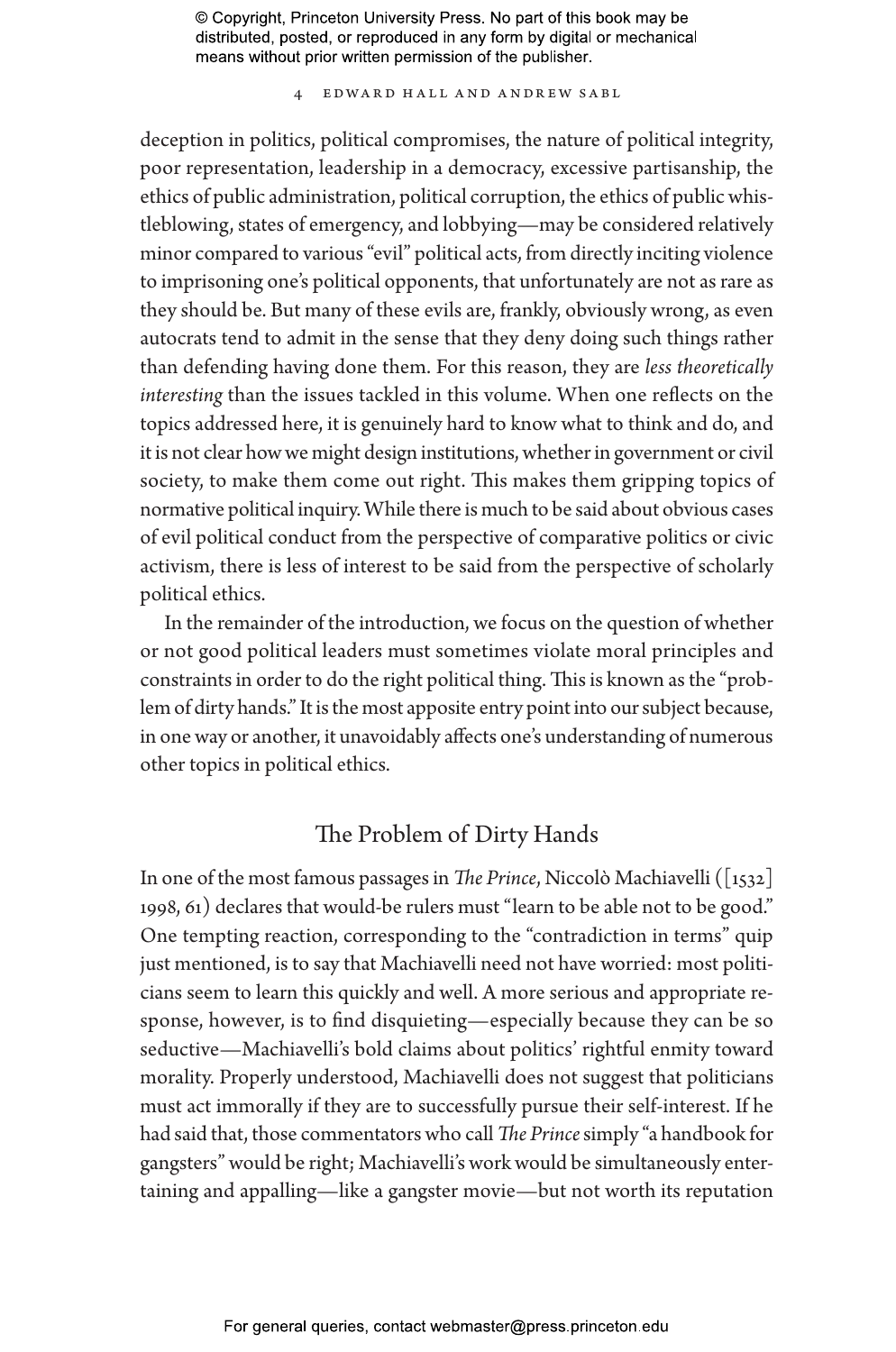#### Introduction 5

and our continued interest.<sup>3</sup> Machiavelli's central point is that a strict adherence to conventional moral standards would leave the prince unable to pursue a set of *worthy political ends* that we all have reason to value highly (see, e.g., Philp 2007, 37-54). It is this idea of Machiavelli's that is genuinely perturbing because it suggests that good politicians cannot be morally good people *and that we should not want them to be*.

The question of whether or not political leaders should sometimes breach significant moral principles and constraints in order to bring about valuable political ends has been known as the problem of dirty hands since Michael Walzer's (1973) article containing that phrase, borrowed from Jean-Paul Sartre's  $([1948] 1989)$  play. According to advocates of the dirty hands thesis, addressing the demands of politics does sometimes require politicians to act "badly," that is, in ways that are *morally* wrong. And if they do, they must accept that they are *guilty*, morally speaking—even if in the end, they chose the correct thing to do, all things considered.

The view that political conduct that is rightly admired often requires moral actions that are rightly condemned generates many troubling questions. How can we be sure that politicians sometimes absolutely *have* to act badly? If these "bad" actions succeed in realizing or promoting genuinely valuable ends, up to and including the physical survival of some of the people for whose welfare the politician is responsible, in what sense does the politician do moral wrong, and why exactly should they feel *guilty*? Most centrally, the dirty hands problem demands that we think hard about the kind of people we want to govern us. How much weight do we want them to give to moral considerations when they are deciding how to act? What character traits and moral dispositions do we need our political leaders to display?

Starting with Walzer's brilliant treatment, the problem of dirty hands has cast a long shadow over the discipline of political ethics. It is not difficult to see why. It not only touches on something of great practical significance for our understanding of political conduct but also raises deep philosophical questions about the relationship between morality and politics that have fundamental implications for understanding the nature and authority of both.

Walzer employs two examples that he claims illustrate why politicians, even if they act rightly, are likely to dirty their hands. The first involves an election candidate who must make a shady deal with a corrupt ward boss who promises

<sup>3.</sup> Isaiah Berlin (1979, 35) reports Bertrand Russell as endorsing this view. Russell's (2004) *A History of Western Philosophy* reflects a similar sentiment, but lacks this precise formulation.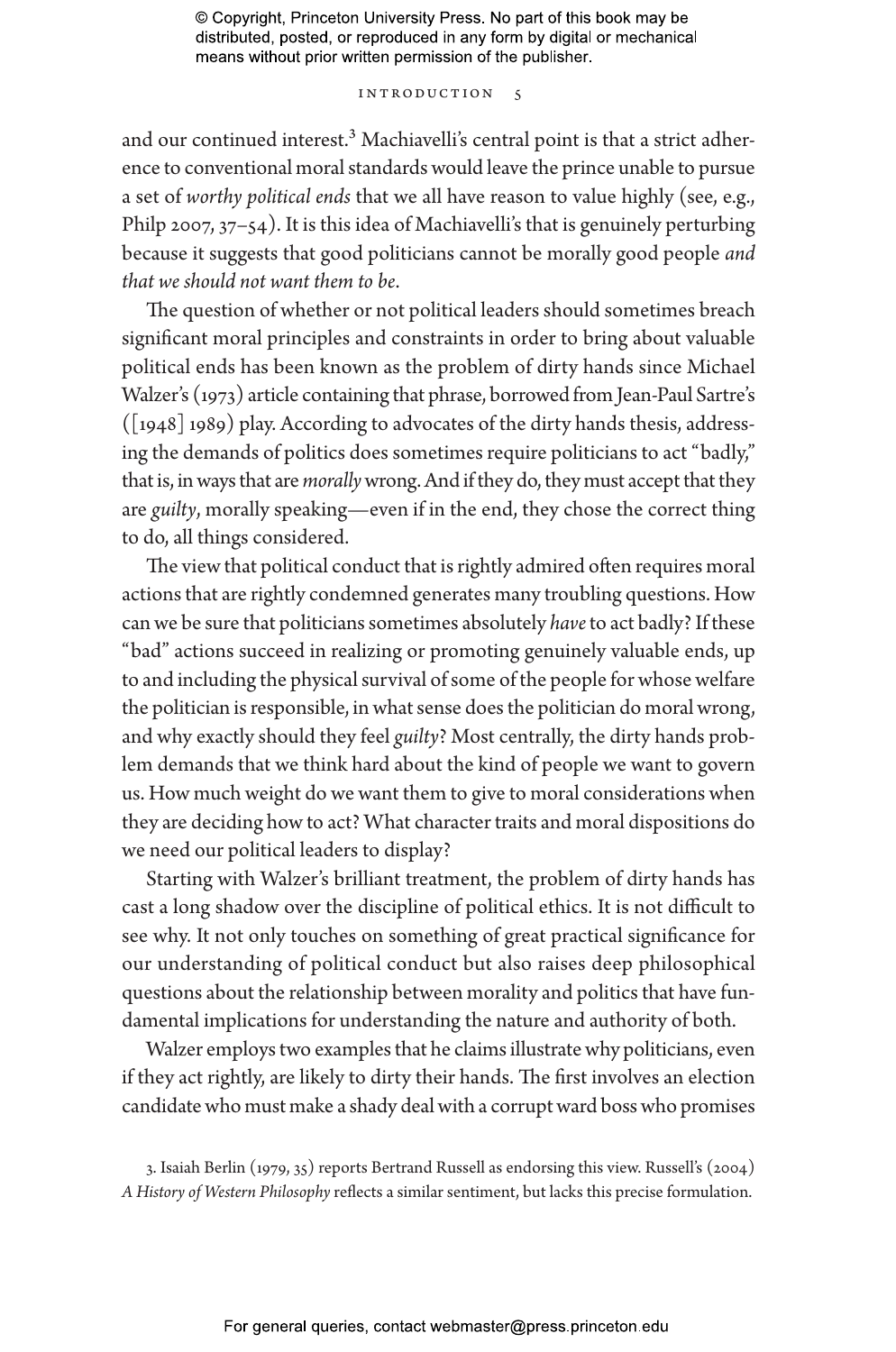6 Edward Hall and Andrew Sabl

them votes in exchange for construction contracts. The point of this case is to show why we are right to disparage politicians who want to win elections yet refuse to get their hands dirty. "Assuming that this particular election ought to be won," Walzer (2007, 282) claims, this kind of disparagement is apt: "If the candidate did not want to get his hands dirty, he should have stayed at home.... His decision to run was a commitment (to all of us who think the election important) to try to win that is, to do within rational limits whatever is necessary to win." For Walzer, we know that the candidate acts—and crucially, feels and reflects—appropriately if they are reluctant to make the deal, but does so anyway.

Walzer's second example concerns a newly elected politician asked to authorize the torture of a rebel leader who allegedly knows the location of a number of hidden bombs that will shortly detonate, causing great harm and suffering. Just as in the case of the candidate making a deal with a corrupt ward boss, Walzer (2007, 283) insists that in this scenario, the politician should violate the moral prohibition at hand, "convinced that he must do so for the sake of the people who might otherwise die in the explosions—even though he believes that torture is wrong, indeed abominable, not just sometimes, but always." In both instances, Walzer stresses that it is not sufficient to say that the politician should merely feel "very badly" about their decision. Politicians who dirty their hands in these ways, Walzer (2007, 279) asserts, should feel not just badly but also *guilty*: they are "guilty of a moral wrong" and can no longer claim to govern innocently. Indeed, a politician's "willingness to acknowledge and bear [his guilt]  $\dots$  is the only evidence he can offer us, both that he is not too good for politics and that he is good enough" (Walzer 2007, 284).

To be sure, there are grounds for holding that the torture example is extremely unhappy given the savage influence of such arguments on everyone from the French in Algeria to the US military in Iraq (Horne 1997; Mayer 2008). In particular, many have maintained that Walzer's stylized illustration is radically untrue to the real-world case in which authorities are prone to resort to torture when they are by no means sure that the victim knows anything or the ticking bomb even exists (Scarry 2004; Shue 2004).<sup>4</sup> Still, the larger

4. In perhaps the closest real-world case to an official's facing a decision to resort to torture to prevent mass destruction—in Algeria, where authorities felt sure that a suspect in custody had an accomplice who had planted a bomb at the gasworks—the official in question decided against torture, and there turned out to be no such bomb (Horne 1997, 203–4). As Jane Mayer (2008) documents, portrayals of torture in popular culture not only severely distorted the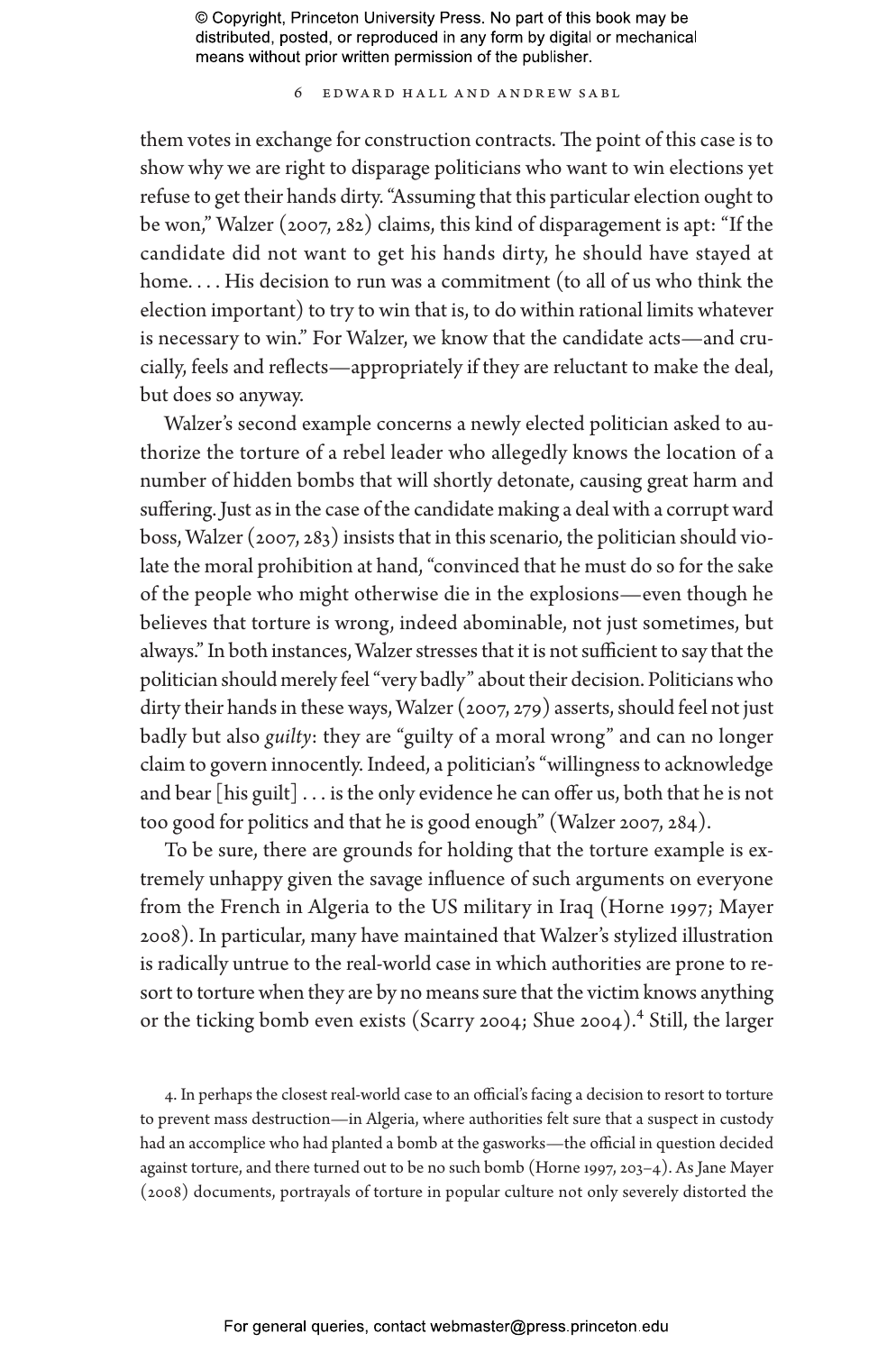#### INTRODUCTION 7

point remains relevant to cases that do not entail defying the absolute prohibition that international law as well as morality has placed on torture: decisions by political, military, and security force actors regarding "the use of force"—a pleasant euphemism—that effectively concern whether maiming or killing people is necessary to achieve higher state purposes.

These two evocative examples, which have now become part of the folklore of political ethics, illustrate Walzer's central point: that good politicians will, when necessary, dirty their hands *and accept that they have done so*. As Walzer (2007, 284) provocatively puts it, "Here is the moral politician. It is by his dirty hands that we know him. If he were a moral man and nothing else, his hands would not be dirty; if he were a politician and nothing else, he would pretend that they were clean." On this view, if necessity demands it, the good politician may have to lie, deceive, break their promises, manipulate others, compromise with morally dishonorable adversaries, even authorize murder and violence, and so on (Williams 1981, 58; Parrish 2007, 2). Outside politics, acting in this way is maligned; in politics, it can be laudable. Indeed, Bernard Williams (1981, 60) claims that "it is a predictable and probable hazard of public life that there will be these situations in which something morally disagreeable is clearly required," and "to refuse on moral grounds ever to do anything of that sort is more than likely to mean that one cannot seriously pursue even the moral ends of politics."

Moving beyond, though building on, Walzer's specific argument, *why* is politics especially likely to generate situations in which political leaders have to dirty their hands? Three reasons seem particularly relevant. First, as Weber famously said, the political state exercises a monopoly on the legitimate use of coercion and violence. Many commentators insist that this matters because it explains why politicians *can* readily dirty their hands:

Politicians command the resources of the state in pursuit of their ends. They command not only those means of securing the continuing stability of their own regime, but those means—armed forces, intelligence, counterintelligence and anti-terrorist personnel, diplomatic staff, foreign agents, immigration officers—that are necessary to defend the integrity of its

public's sense of how likely ticking bomb scenarios in fact are, and how certain political actors and security agents can be that such situations are occurring in real time, but also demonstrably influenced the decisions of US policy makers, who ended up approving the torture of suspects who turned out to know nothing.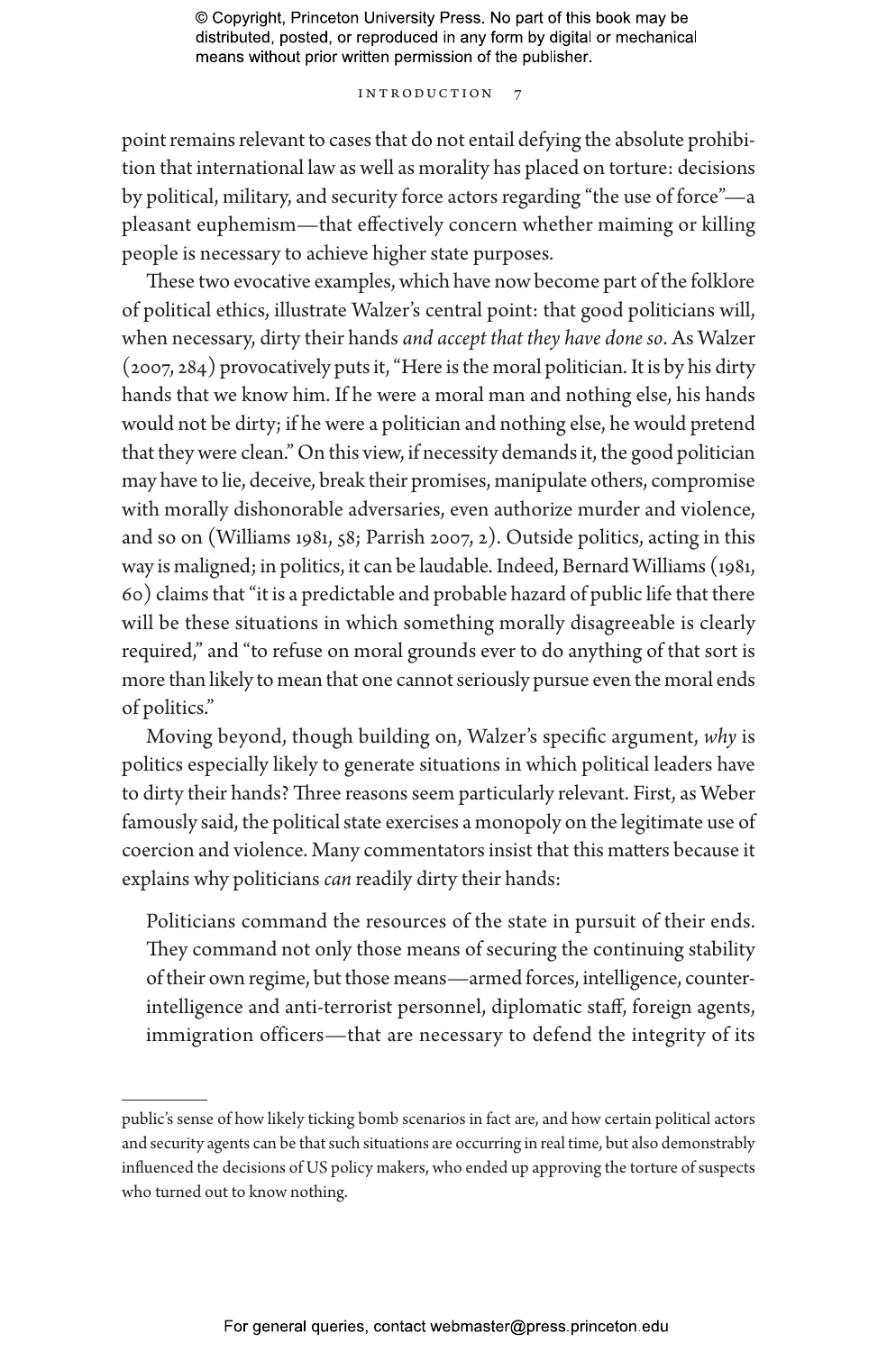8 Edward Hall and Andrew Sabl

borders and its national security. In sum, politicians have the means at their disposal to do considerable wrongs both to their own citizens and to those of other states. (Archard 2013, 780; see also Parrish 2007, 13)

One might add that these considerable means of doing wrong are entrusted to a state monopoly for a reason. If state actors do not deploy them, domestic insurgents, other states, or international groups will be able to do so with impunity, and at the risk of great harm to those whom the squeamish politicians were supposed to protect.

This brings up the second major reason that politics is the distinctive realm of dirty hands: politicians have to act in a climate populated by opponents and adversaries who often act ruthlessly and deviously. In other words, to appreciate the strategic nature of politics, the competitive and resolutely grubby environment in which many politicians have to act, is to change our expectations of political ethics. To some degree, it is futile to expect politicians to adhere to the stringent demands of morality if their adversaries will not. Thus one might say that the nonideal circumstances in which a politician must act "sharply limi[t] the range of effective actions available to the serious politician" (Parrish 2007, 13).

The third reason concerns not the harm politicians can inflict but rather the collective benefits for which they are responsible, ranging from basic security to order, the provision of public goods and other forms of welfare, and retributive and distributive justice. It also matters that in acting to further such goals, politicians act as our representatives, trying—or at least claiming to try—to do well for us (Archard 2013, 779–80).<sup>5</sup> For this reason, it is frequently argued, claims of *necessity* carry a special weight in politics (Parrish 2007, 14). Unlike most of us, politicians have a responsibility to secure specific goods and prevent specific harms. They cannot avoid some blame if they fail in their responsibilities due to constraints—including moral constraints—that they could have overcome.

In focusing on these considerations, theorists of dirty hands insist on the reality of genuine moral dilemmas in public life. That is, they stress that from time to time, politicians—or at least politicians holding sufficiently high office,

5. The fact that politicians act for us has generated a fascinating debate about the extent to which members of the public might be said to have dirty hands if their leaders do—a question sometimes called that of "democratic dirty hands." For discussions, see Archard 2013; Coady 2018; Hollis 1982; Thompson 1998.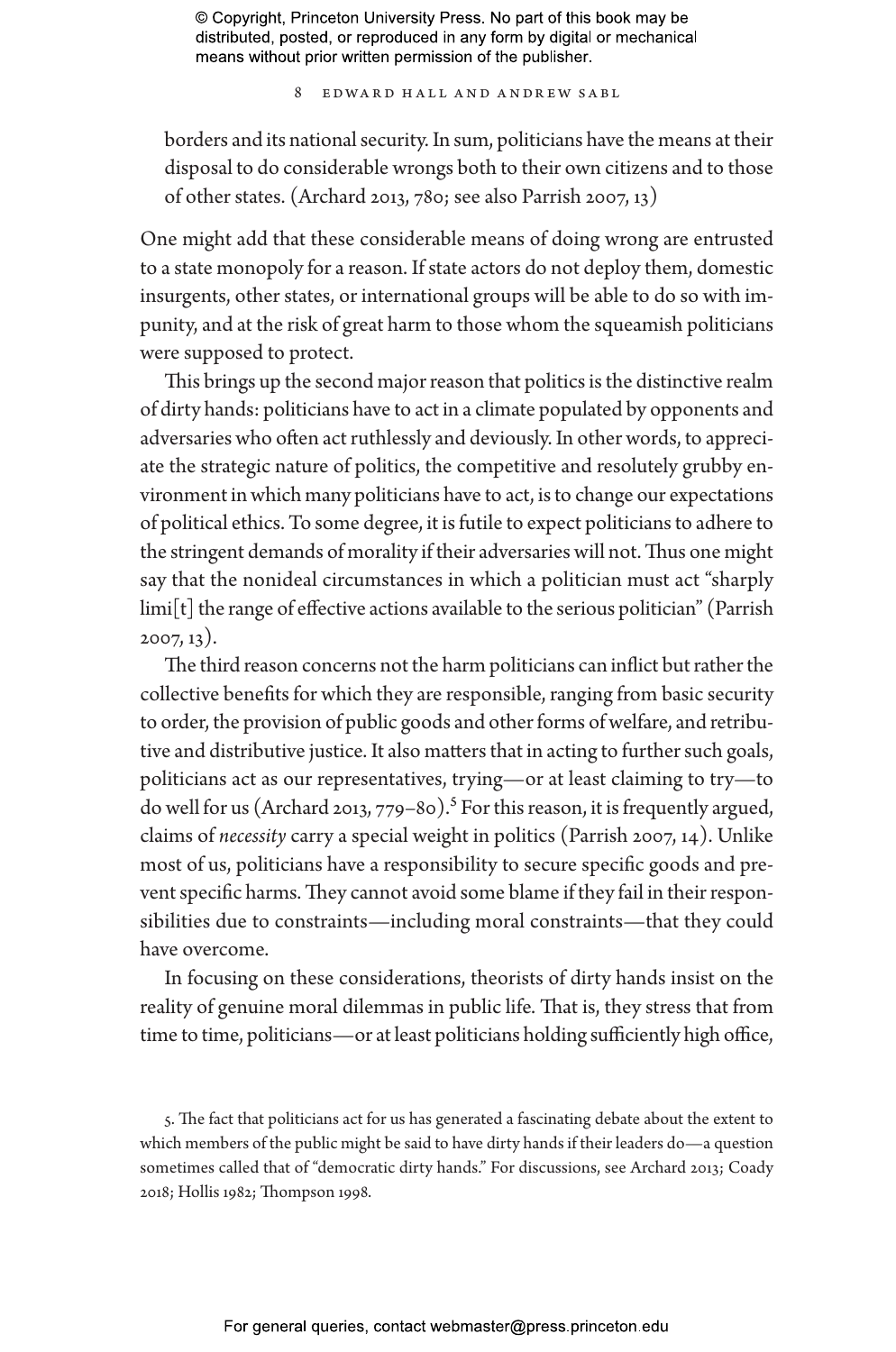#### INTRODUCTION 9

especially executive or military—are likely to find themselves beset by situations in which there is "nothing one can do that will not qualify as morally wrong in some relevant respect, where one is literally damned if one does and damned if one doesn't" (Parrish 2007, 4). In other words, there can be situations in which there is no straightforwardly *right* thing to do; in which, regardless of how one chooses to behave, any act will leave a moral *remainder*, an "uncancelled moral disagreeableness" that is not silenced by the fact that the agent may have acted as best as they could in an all-things-considered sense (Williams 1981, 61; on moral remainders, see also Honig 1993). Moreover, theorists of dirty hands often do not merely claim that the dirty hands thesis captures a significant fact about the reality of political life. They contend in addition that politicians' ability to *acknowledge* that politically justified actions can generate moral remainders is likely to have practical benefits. Only those politicians who recognize that the right political decision may have serious moral costs are, on this view, likely to be "reluctant or disinclined to do the morally disagreeable when it is really necessary." Moreover, and at least as important, only those politicians who are attuned to the costs of so acting are said to "have much chance of not doing it when it is not necessary" (Williams 1981, 62).

The dirty hands thesis is puzzling. It seems, to say the least, paradoxical to describe an action—such as authorizing deadly force—as being both the right and wrong thing to do *at the same time*. But this is precisely what the dirty hands thesis asserts. The point is not that overall, making deals with corrupt ward bosses or using threats of deadly force to combat terrorism is morally justified by the good consequences of so doing. These acts remain wrong, and this wrongness is not outweighed by the good consequences of violating moral norms. They are nonetheless taken to be politically necessary (for an admirably clear discussion of this point, see Archard 2013, 778).

This troubles many philosophers because, according to the most dominant approaches in moral philosophy, these kinds of moral dilemmas must in the end be *un*real. In other words (posit these moral theories), politicians might feel as if they are in the grip of a genuine ethical dilemma. If they reason clearly, however, they will recognize that there is not really a conflict between what morality prescribes and how they ought to act in politics—since morality is precisely the inquiry that tells us how we ought to act. Utilitarians, for example, stress that the correctness of a course of action is fully determined by the consequences of the decision at hand. Thus if authorizing the torture of the rebel leader is expected, on the best knowledge available, to produce the best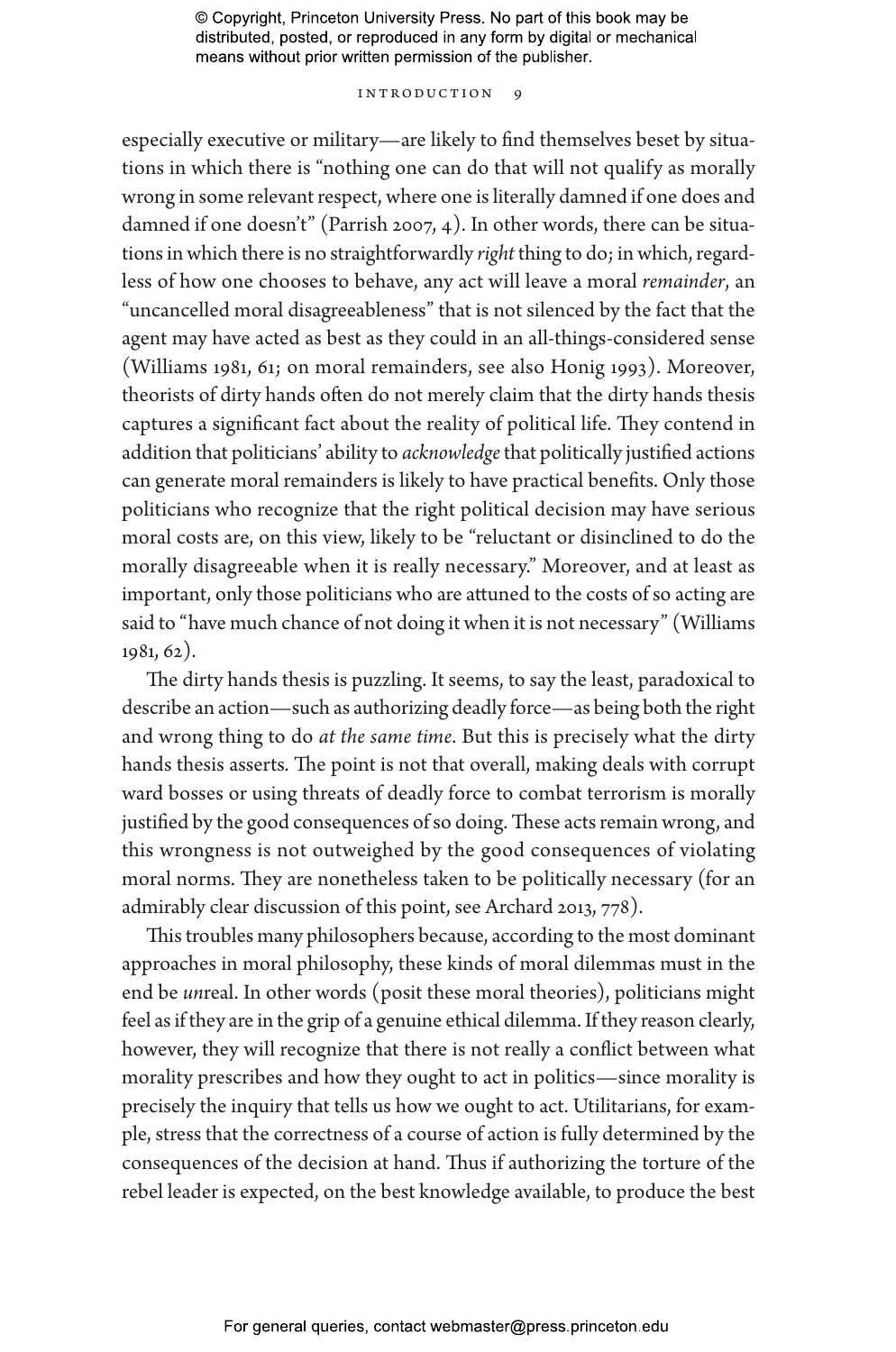10 Edward Hall and Andrew Sabl

consequences overall, it must therefore be the morally right thing to do, our scruples about torture notwithstanding. Of course, it might be *hard* for the politician asked to authorize the decision to torture the rebel leader to do so, and they may well feel bad about having done so. But when it comes down to it, this is not a genuine dilemma because it is clear that, *from the moral point of view*, the agent must act so as to bring about the best consequences overall. The hands of the agent who does so will hence be clean.

In one of the most engaging defenses of this view, Kai Nielsen (2007, 26) contends that although politicians who find themselves in difficult situations may well feel great psychological anguish and distress about their decisions, it is a philosophical error to suppose that there are *any* acts that we can say should never be done regardless of their consequences. This is because, according to Nielsen, the first responsibility of politics is to do the "lesser" evil. What this involves varies from case to case, and can require politicians to violate standard moral norms. But when it comes down to it, in doing the lesser evil they commit no wrong; they may *feel* guilty, but they are not *actually* guilty (Nielsen 2007, 20–21). Thus when discussing Walzer's second example (torture), Nielsen is adamant that the politician has not departed from the bounds of morality or failed to reason in accordance with the moral point of view. Instead, they have done something difficult that "*everything considered*, was the right thing to do in that circumstance" (Nielsen 2007, 30).

Deontologists—those who believe that certain actions are mandatory, regardless of the consequences, and that certain others are prohibited, regardless of the costs of inaction—disbelieve the reality of dirty hands for rather different reasons. In its most stringent versions, chiefly in the work of Immanuel Kant, deontology presents moral requirements as absolute or "categorical" requirements of reason valid for all rational agents regardless of the circumstances. The moral law set forth by practical reason must always be respected, no matter how the good the consequences of transgressing that law. So if bartering with a corrupt ward boss is immoral, and torture really is wrong "not just sometimes, but always," then no politician may ever do either. On this view, good political ends may not be brought about by doing evil. Though politicians may be *tempted* to disregard morality if they find themselves in the kinds of cases Walzer highlights, deontological approaches to ethics imply that moral politicians will not opt to dirty their hands—or put differently, that actual politicians must not do so.

Utilitarians and deontologists think in these terms because they hold that morality is both *comprehensive* and *dominant*. Morality is supposed to be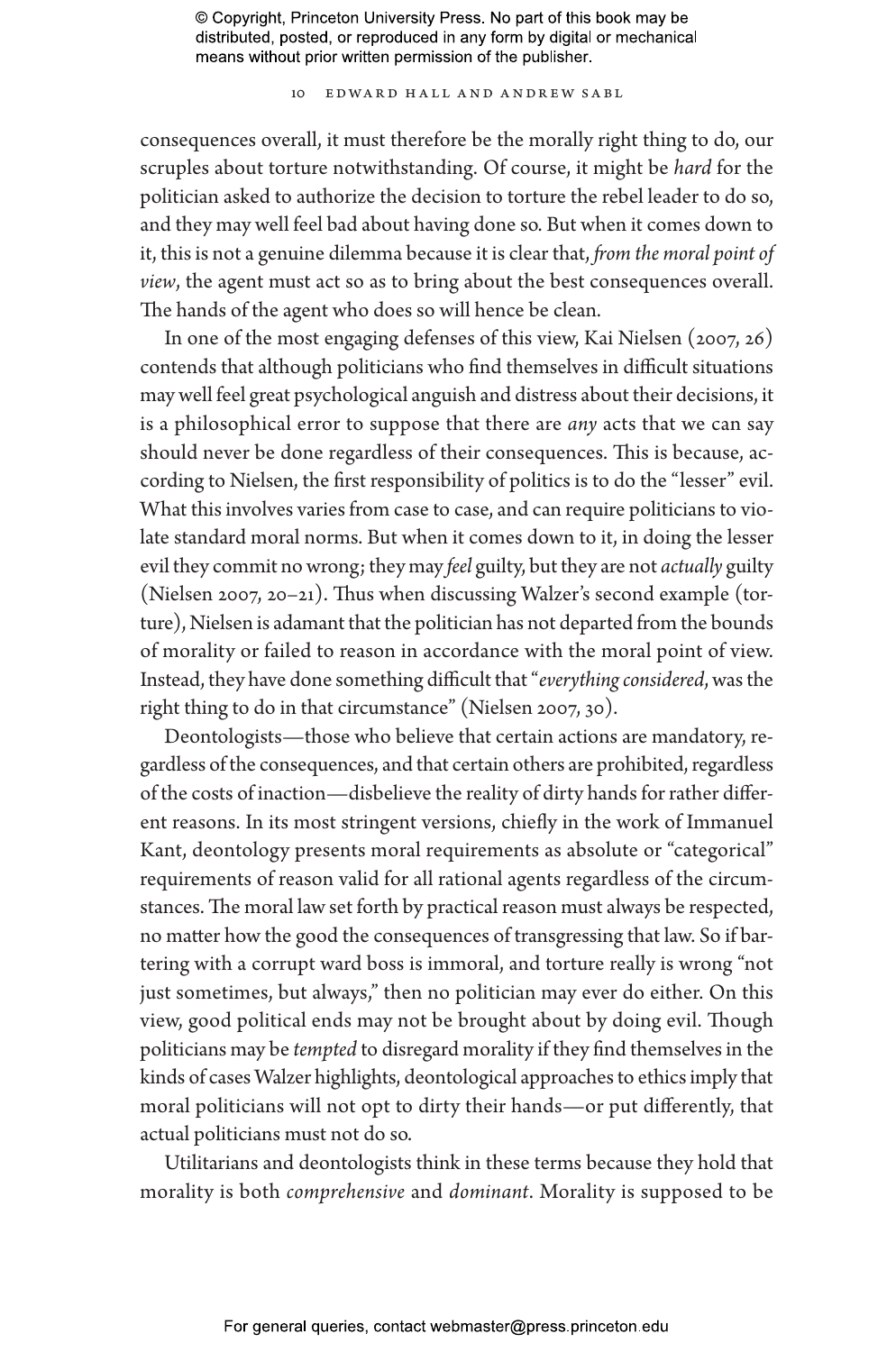#### INTRODUCTION 11

relevant to all decisions, and if moral considerations conflict with other considerations, the former trump the latter (Coady 2018). Theorists of dirty hands accept that morality is comprehensive; on their view, moral considerations not only are relevant when we assess political action but must, if actors are to retain proper scruples, be *seen* to be relevant too. This is why they hold that a "lingering sense of wrongness should be preserved in our moral judgement of the politician who violates moral principles" (Thompson 1998, 13). Yet they deny that morality is dominant, that it always trumps countervailing considerations, such as those of political necessity and responsibility, or in some cases, political expediency. This is why Walzer claims that the dirty hands thesis tries to make sense of how we can refuse moral absolutism and accept the relevance of consequentialist decision-making in politics "without denying the reality of the moral dilemma" (Walzer 2007, 279).

In this regard, dirty hands theorists argue that political necessity overrides but does not silence morality. Those who think that morality is *irrelevant* to politics, in effect denying its comprehensiveness (such as advocates of crude versions of *Realpolitik*), do not believe that genuine dilemmas of the sort we are concerned with exist. It is important to recognize that though they believe morality cannot claim to straightforwardly legislate for politics, dirty hands theorists *are not* crude realists of that sort.

The philosophical debate between advocates of dirty hands and their utilitarian and deontological opponents is nuanced, and hence too complex to summarize here. As with many other paradoxes, the dirty hands thesis is bewildering and bemusing. Utilitarians are apt to reject it on these grounds, holding that the entire setup of the problem rests on a "conceptual confusion with unfortunate moral residues" (Nielsen 2007, 26). In response, dirty hands theorists raise important questions about whether or not utilitarianism can explain *why* politicians who have violated conventional moral standards should feel anguish and regret for their actions, which seems hard to deny (for this point, see Williams 1981). Many deontologists also maintain that their view is not as stringent and unbending as it may seem, and that exceptions to moral norms can be permitted in situations where this is genuinely required (for a general summary of these moves, see Coady 2018; Parrish 2007, 9). In response, dirty hands theorists reply that although these more flexible versions of deontology reach the right view about how politicians should behave in these cases, they ironically fail to capture the perspective at the beating heart of the dirty hands thesis: that if politicians violate moral norms, they have still committed a moral wrong, even if so acting was on the whole the best thing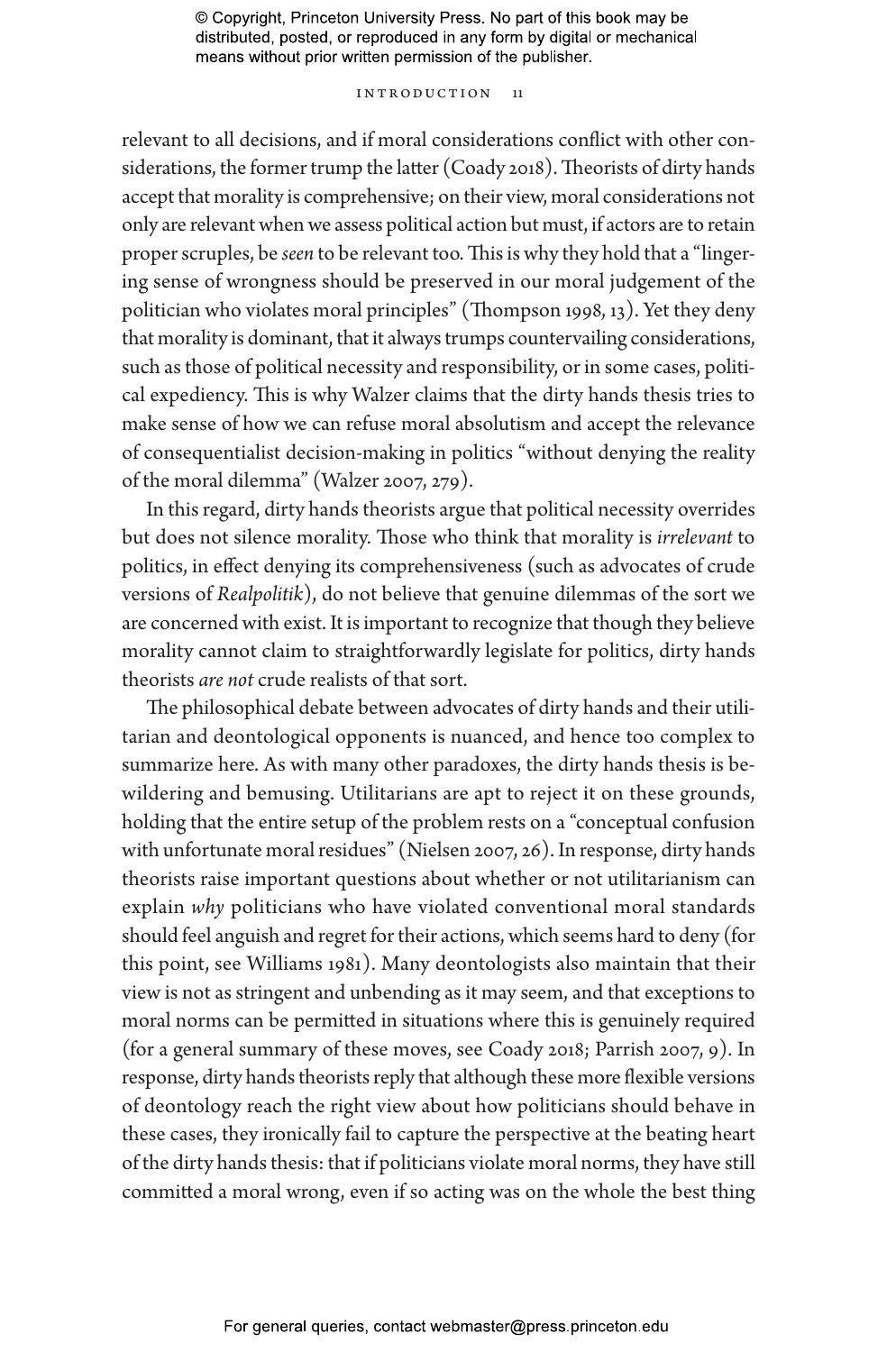12 Edward Hall and Andrew Sabl

to do. In other words, flexible deontology, as with all forms of moral reasoning that regard morality as determinate and necessarily dominant, in cases of dirty hands yields the right decision but the wrong view of what is going on because in such cases the right thing to do is precisely not the *morally* right thing to do.

An alternative way of trying to make sense of the dirty hands thesis in more conventional terms is by invoking the idea of a specific "role morality" for politicians. On such views, alongside a multitude of general moral principles, rules, and obligations, there exist a specific or distinctive set of moral requirements that one inherits when one occupies a particular social role. These two sets of requirements can come into conflict, "as when the lawyer's obligation to provide her client with the best defence and preserve confidentiality can conflict with the demands of impartial justice" (Coady 2018). Thus one might contend that we can explain why political demands sometimes trump moral prescriptions by asserting that when one becomes a politician, one inherits a host of distinctive obligations and duties that override general moral principles and standards.

This route has the advantage of going a long way toward dissolving the paradox at the heart of the dirty hands thesis by explaining why political action may sometimes conflict with conventional morality without, as it were, requiring us to argue that some nonmoral set of considerations trump moral ones. Instead, according to this approach, a distinctive set of moral obligations can supersede a moral general set in some circumstances. The role morality argument also makes clear that there are some political figures who are *not* permitted or required to get their hands dirty, and why. If presidents and prime ministers have special role obligations deriving from their awesome responsibilities, the heads of subway or sanitation authorities probably do not; whatever dilemmas and hard choices they face are no different from those confronting people with substantial private responsibilities.

Yet as C. A. J. Coady perceptively remarks, the central problem with this move is that we ordinarily think that the special obligations and duties associated with different roles are underpinned "by general moral considerations[,] since it is only those roles that can be morally supported by quite general moral considerations that will have a role morality." This explains why, even if the Mafia code may stipulate that snitches must be murdered, it stretches credulity to claim that this is, for a Mafia professional assassin, "a moral imperative of any sort" (Coady 2018). On the other hand, we may accept that lawyers have a genuine obligation to do the best they can for their clients because of the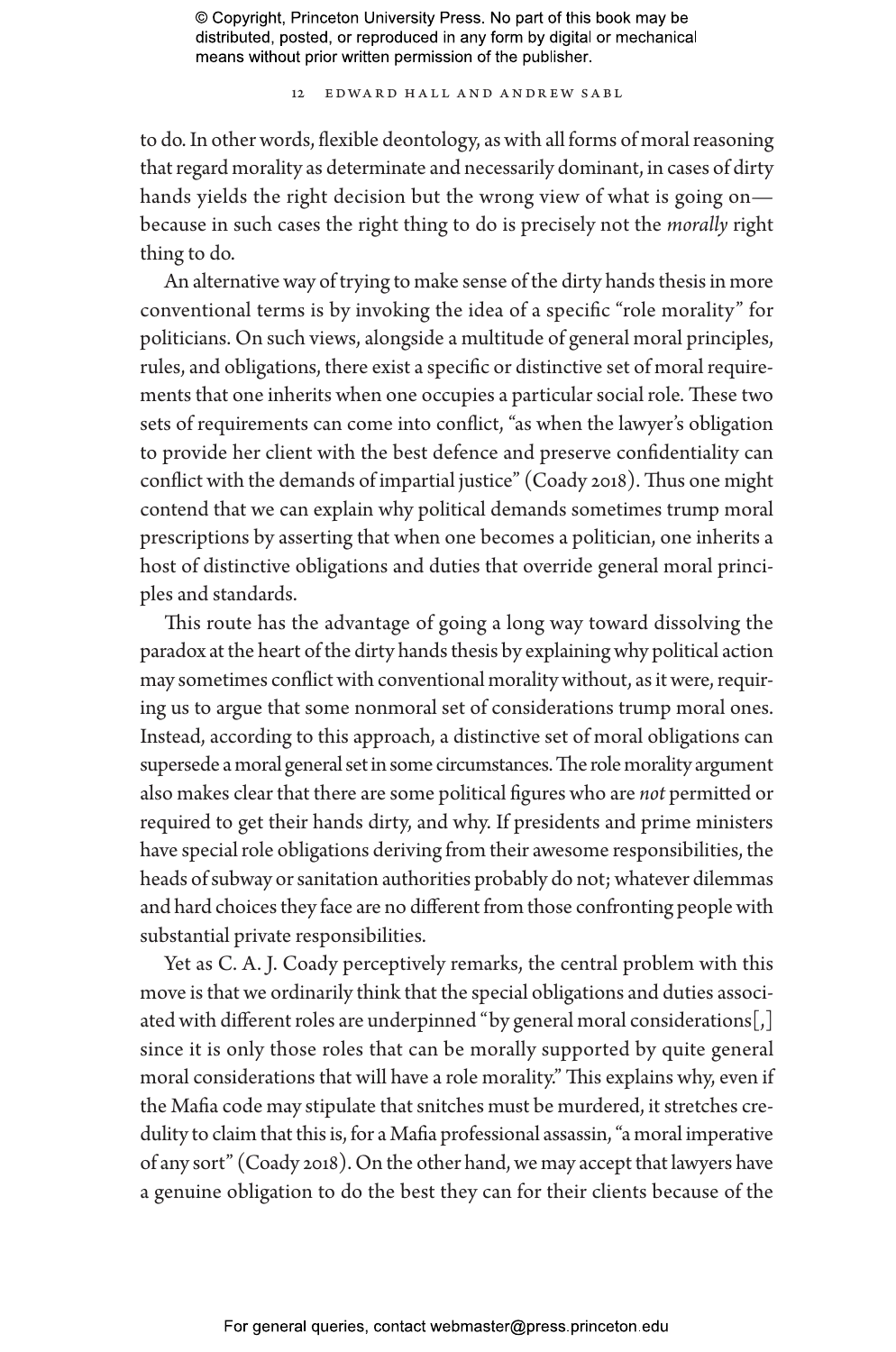#### INTRODUCTION 13

goods that we believe adversarial legal systems promote. (When doing so, we also insist that lawyers must act within certain moral bounds that are consistent with the laudable ends that the legal system promotes; contrary to popular belief, for example, a lawyer is not permitted to tell actual lies in court or written briefs.) In other words, we may believe that there is indeed a role morality for lawyers, but this is because the ends that being a lawyer promotes are compatible with morality properly understood.

If this is the right way to conceive of role morality, then it is hard to see how it can offer a promising route for making sense of the dirty hands thesis. Either the specific obligations of political office are sanctioned in the end by more general moral principles, in which case the purported tension between responsible political decision-making and morality dissolves, or (as in the case of the Mafia assassin) the distinctive obligations associated with the political role lack normative standing altogether. Perhaps the problem of dirty hands is a paradox we cannot do without.

In many respects, these theoretical disagreements about how we should grasp our intuition that politicians should sometimes violate conventional moral standards reflect more fundamental ones about how to philosophize about ethics and politics in the first place. Walzer and Williams, for instance, share a particular view about how we should regard moral feelings and sentiments—as crucial sources for philosophical reflection that we must try to make sense of, rather than trying to reduce to determinate decisions in the name of "reason"—that set them apart from many, if not all, of their moralist opponents, who deny the reality of genuine ethical dilemmas. Walzer and Williams, who may be called "realists" in this antimoralist sense, embrace a certain view of the limits of rationalism in ethics and politics. Some philosophical moralists would argue that if the dirty hands thesis entails this kind of irrationalism, we ought to disregard it. The realists would suggest, on the contrary, that this kind of moralism provides false consolation: it is structurally engineered to obscure troubling truths about the nature of political action, from which we should not avert our eyes.

The problem of dirty hands is unquestionably a vital topic in political ethics, and one that continues to repay study and analysis. Yet the contours of that debate often presuppose various perspectives about the challenges of political ethics, and the structure and nature of political problems, that warrant more fine-grained attention. For example, advocates of the dirty hands thesis frequently observe that we cannot expect politicians to adhere to standards of veracity and truthfulness that we insist on in nonpolitical contexts. But this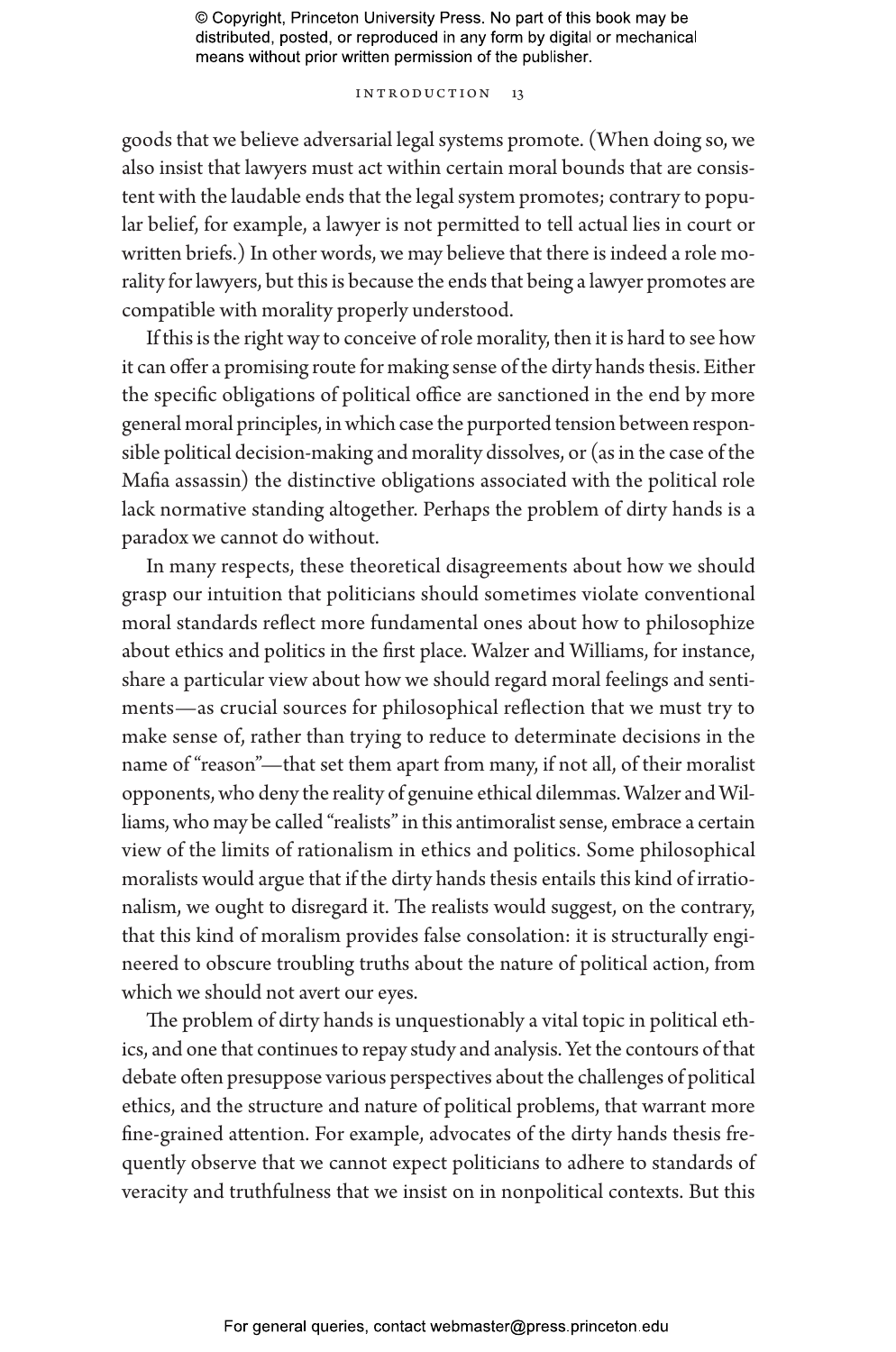14 Edward Hall and Andrew Sabl

suggestion regarding truth telling rests on highly involved claims about everything from history to sociology to evolutionary psychology, on what truth is, and why human beings might benefit from gathering and conveying truthful opinions (Williams 2004). Similarly, commentators remark that politicians often have to make morally shady compromises or act in ways that threaten their personal integrity, without examining how we should think about the nature of political compromise, or whether or not there might be such a thing as a distinctively political form of integrity. Likewise, as noted earlier, advocates of the dirty hands thesis repeatedly stress the significance of the idea that politicians are our representatives without delving into the complex debates about the nature and ethics of representation in political theory.

By addressing these topics and many more—including the value of partisanship in politics, the ethics of public administration, whistleblowing, emergency powers, political corruption, and the activity known as lobbying—all the chapters in this book, in one way or another, go *beyond* the problem of dirty hands in order to explore the ethical dimensions of political conduct and practice in the twenty-first century.

## Outline of the Book

In chapter 1, Richard Bellamy focuses on lying and deception in politics. After canvassing the work of a number of important thinkers in the history of philosophy—including Plato, Machiavelli, Kant, and Arendt—and showing how their diverse positions are reflected in contemporary theorists' and practitioners' views, he proceeds to scrutinize analytically the concepts of lying and deception, explaining why they are often regarded to be normatively objectionable. Following this, Bellamy discusses the extent to which lying and deception are endemic to liberal democratic politics, and how democracy might be more effective in promoting truthfulness. His analysis avoids both undue optimism and unwarranted pessimism. There are, Bellamy insists, good grounds for holding that in politics, leaders have both pragmatic and principled reasons to be truthful, at least to some degree.

In the next chapter, Alin Fumurescu examines how we should regard political compromises from a moral point of view. Fumurescu's central contention is that appreciating the forgotten history of compromise can help us to correct various inadequacies endemic to work on compromise in contemporary political theory. While the chapter's rich and subtle argument defies easy summary, Fumurescu's analysis suggests on the whole that people are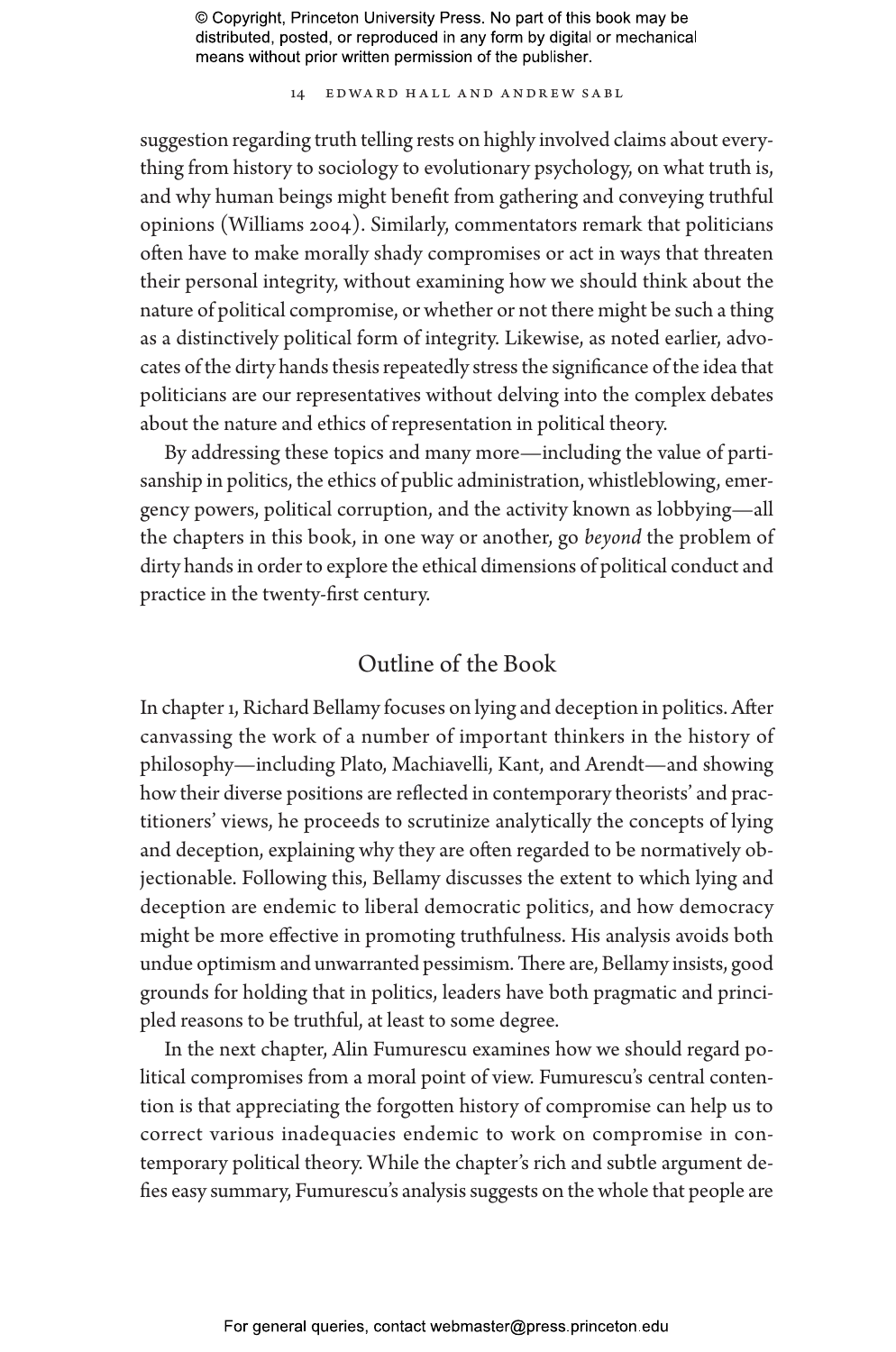#### Introduction 15

unwilling to compromise when they feel that a particular compromise threatens their group or individual identity. Moreover, he insists that we ought to be deeply suspicious of the search for a neutral or objective standpoint from which we can determine which political compromises are morally acceptable and which are beyond the moral pale.

In chapter 3, Edward Hall asks whether or not we can meaningfully evaluate political conduct by asking if politicians have acted with integrity. To do so, he problematizes common ways that integrity is invoked in popular discourse roughly, as a synonym for basic moral decency—before arguing that most views of integrity proposed by moral philosophers unfortunately suggest that political integrity may be an oxymoron. Hall, however, offers an account of a distinctively political kind of integrity that he believes can play a useful role in our evaluations of political conduct, drawing out both the negative and positive elements of such an account. On his view, politicians who display a kind of principled commitment to political goals and ends, while avoiding various forms of malfeasance, can claim to act with political integrity even while having to engage in certain kinds of behavior that would seem to threaten one's integrity in nonpolitical contexts.

The next two chapters address issues at the nexus of democratic theory and political ethics. In chapter 4, Suzanne Dovi and Jesse McCain ask what it means to be a good representative. Addressing this question, they contend, requires thinking about what kinds of behavior help the represented to hold politicians to account. In this sense, good representatives facilitate, rather than impede, the political autonomy of the represented. At a minimum, this requires representatives to allow the represented to meaningfully reflect on and influence policy decisions, while also assessing and sanctioning the decisions that politicians make. Drawing on this discussion, Dovi and McCain highlight two nefarious tactics that bad representatives can adopt to promote a worrying kind of "ethical obliviousness"—tactics which they term "self-contradiction" and "disdainful distraction." This is an enlightening methodological move. In accord with what Jonathan Allen (2001) has called "negative morality" (following Shklar 1990), they believe that good representation is best illuminated by examining the vices or misbehaviors that are commonly present instead of positing exalted ideals that will rarely be approached.

Following them, Eric Beerbohm addresses the fraught relationship between leadership and representation. Though many people regard leadership as a counterrepresentational force, Beerbohm shows how leadership can be reconciled with representation by offering a philosophically rich account of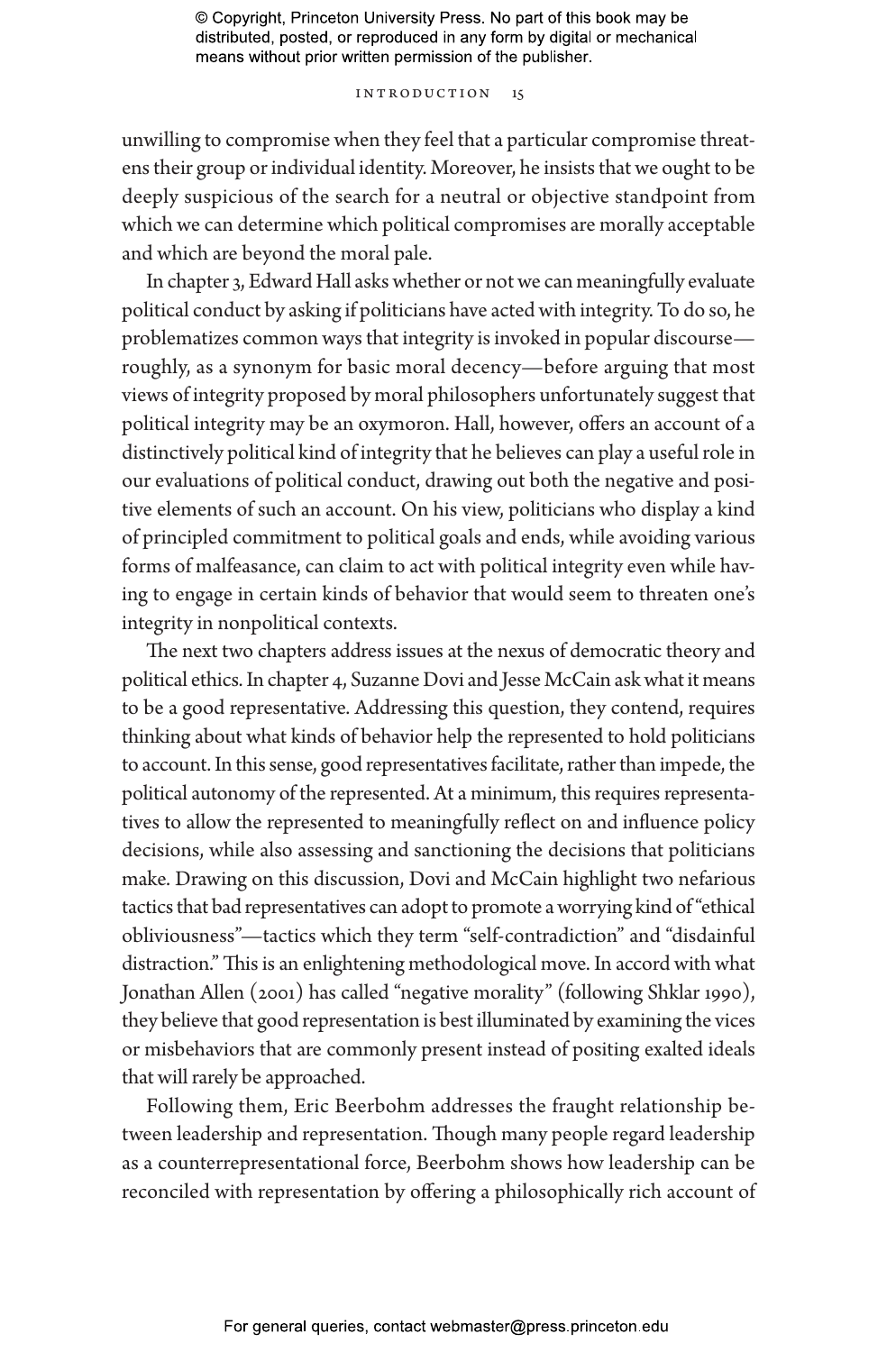16 Edward Hall and Andrew Sabl

how we can say that leaders and followers act together. Beerbohm criticizes agent- and follower-centered models of political leadership before offering his own account, which unifies the attractive features of these models. In making these points, Beerbohm does not shy away from the fact that leadership *can* threaten democracy, but he insists that certain forms of leadership are democratically valuable as they make possible a distinctive form of joint activity.

Nowadays complaints about the partisan nature of politics are legion. In chapter 6, Russell Muirhead and Nancy L. Rosenblum offer a normative defense of parties and political partisanship in the face of detractors who contend that democratic political life would be improved if people refrained from experiencing or engaging in politics as partisans and instead weighed rival claims and political proposals impartially in order to secure the common good for all. They argue that parties play an indispensable role in democratic politics in three distinct ways: by fostering forms of political inclusivity; by offering comprehensive stories about the great economic, social, and moral challenges of the day; and by activating the disposition to compromise that is essential to democratic politics. Muirhead and Rosenblum contend that these three values of parties and partisanship are essential ingredients of a democratic political life, and that those who see them as merely strategic virtues operate with a naive, overly moralistic view of politics.

Most work in political ethics grapples with the conduct of politicians and elected officials. This has meant that political ethicists have had little to say about the duties of civil servants, about how they (and we) should regard the obligations they have toward elected officials and the public they serve. Joseph Heath's chapter is an excellent resource for making sense of the ethics of public administration. Heath charts three different ways in which we can think about the principles and obligations that apply to civil servants. He terms these the hierarchical model (which sees civil servants as mere implementers of policy decisions made by elected officials), the popular model (which sees civil servants as fundamentally accountable to the public), and the vocational model (which sees civil servants as being tasked with securing a set of relatively independent purposes of the state). After highlighting the problems and shortcomings with standard formulations of all three, Heath endorses a qualified account of the vocational model. He argues that although the professional ethics of civil servants must—of course—place great weight on the goals and ends of elected officials, the demands of the role are not wholly subordinate to those goals because the executive branch itself makes a distinctive contribution to the "output legitimacy" of the state—its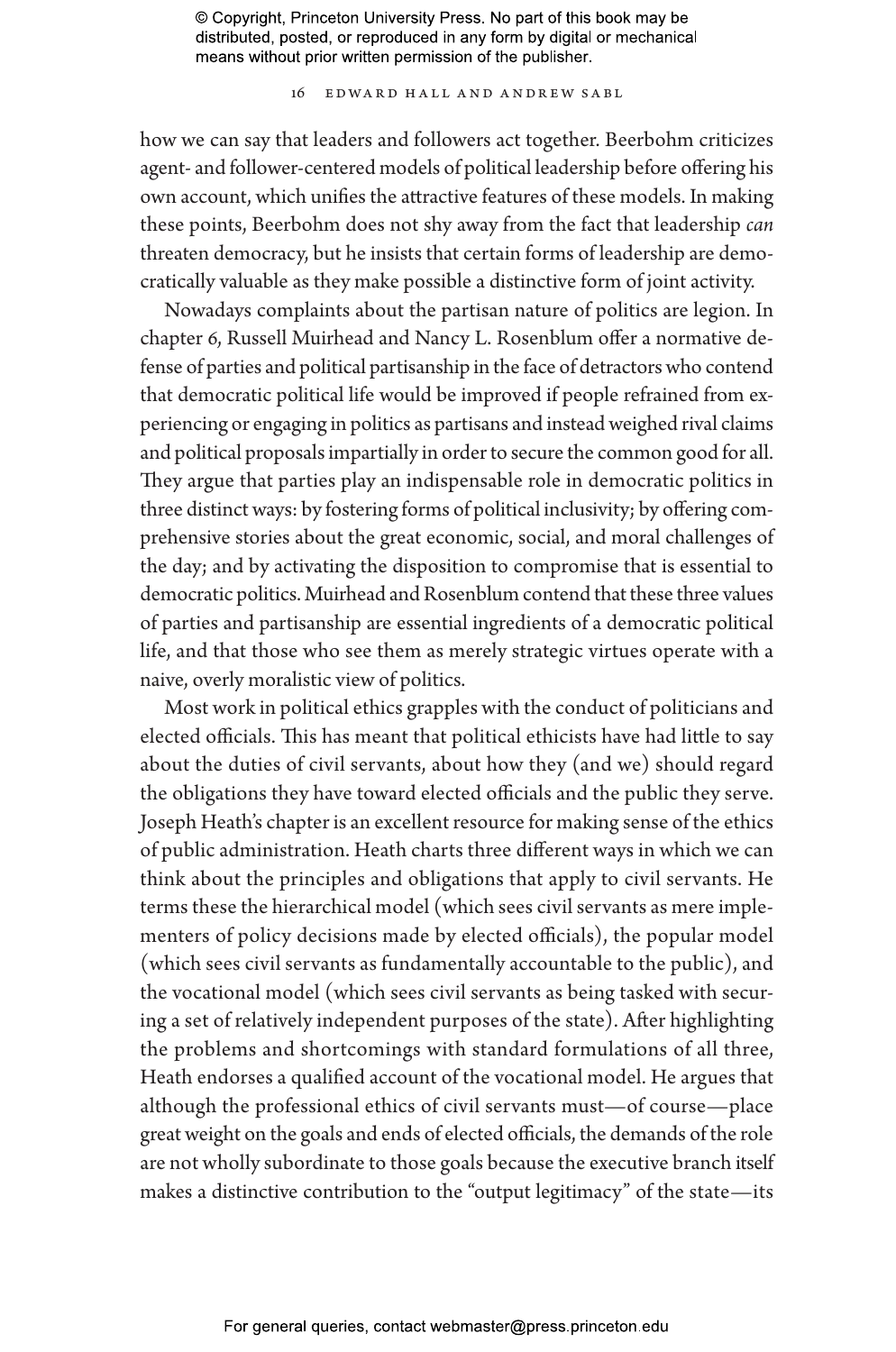#### INTRODUCTION 17

ability to win popular support not through consent but rather through good performance.

In chapter 8, Elizabeth David-Barrett and Mark Philp address political corruption. They express deep skepticism that the concept of political corruption can provide a clear set of universal standards that we can employ to evaluate the behavior of political agents. They argue, in fact, that seeking universalistic accounts of these matters prevents us from recognizing the diverse range of local factors and expectations that inevitably shape the conduct of political agents. In making these claims, David-Barrett and Philp criticize economic approaches to political corruption, explore the nature of conflicts of interest in neoliberal systems of government, and discuss the shortcomings of moves to build political integrity by introducing codes of conduct for elected officials. They provocatively contend that we must think about political corruption in terms of local circumstances. In so doing, their chapter—like many in this book—illustrates the potential benefits of a realist approach to this contested topic.

Michele Bocchiola and Emanuela Ceva's chapter explores the ethically fraught practice of whistleblowing, asking how whistleblowing can be justified and whether, in certain circumstances, blowing the whistle might be not merely admirable but instead a duty or obligation. They offer an analytically precise definition of whistleblowing, illustrating its relationship to and from other forms of disclosure, and explore the limitations of approaches that attempt to justify whistleblowing in terms of requirements to prevent harm or avoid certain kinds of complicity. They then offer a distinct "relational" account. This view intriguingly justifies whistleblowing as an instance of the duty of "office accountability": actors must blow the whistle if they learn that their organization has been acting in ways that contradict its legitimate mandate. In this sense, the authors derive a stringent duty for institutional organizations to secure safe channels for whistleblowing in order to uphold answerability practices between role occupants. Their challenging and unorthodox argument, while doing justice to more common approaches, promises an entirely new framework.

Nomi Claire Lazar's chapter takes on the ethics of state action in emergencies. She begins by asserting that even the gathering of basic factual information may be practically and ethically difficult in emergencies, before then probing the literature on who gets to decide when and if law applies as usual. After assessing the positions of Carl Schmitt and Giorgio Agamben, Lazar proceeds to explain the problems that both deontological and consequentialist thinkers have in approaching crises, paying particular attention to flexible forms of deontological reasoning. She then inquires into the fraught relationship between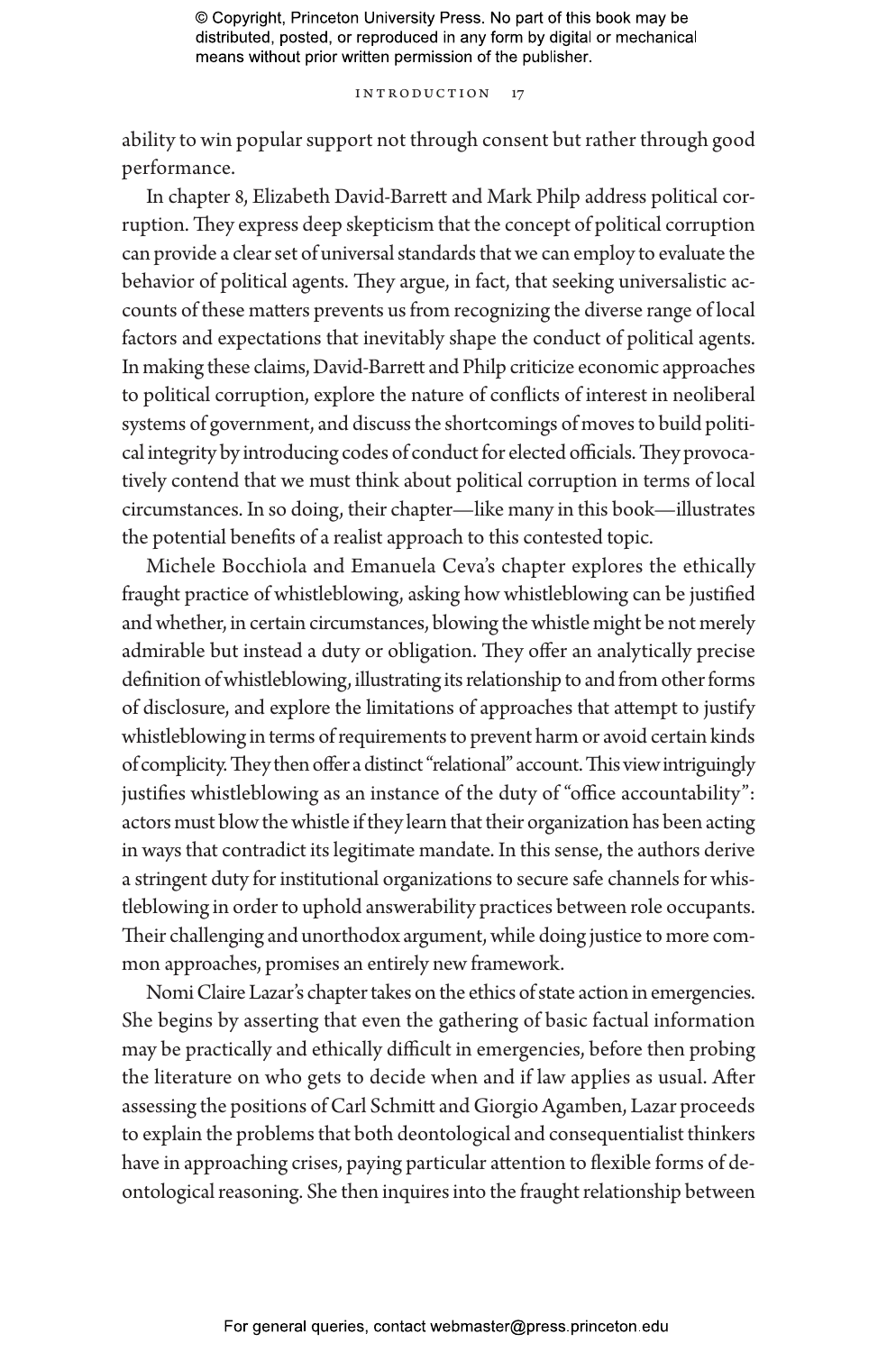18 Edward Hall and Andrew Sabl

emergency decision-making and the rule of law. In conclusion, she contends that ensuring good action in emergency conditions requires the existence, before the emergency begins, of trusting relationships between citizens and their leaders.

In chapter 11, Phil Parvin offers a bracing account of the threat that lobbying currently poses to democratic politics. Drawing on a wealth of empirical work in political science, he maintains that liberal democracies have manifestly failed to ensure that lobby organizations operate in a manner consistent with fundamental liberal democratic principles. This is perhaps not a surprising claim. But Parvin also argues that it is highly likely that states are no longer in a position to implement reforms that can redress these problems. This is because they have failed to ensure that representative institutions are impartial with regard to conflicts of interest, to secure a background distribution of resources that can stop power concentrating in the hands of elites, or to sustain a diverse range of interest groups that can represent a wide array of citizens. In light of this, Parvin contends that lobbying, as currently practiced, not only inhibits states from acting in accordance with fundamental liberal democratic principles but also, much more worryingly, stops states from reforming themselves so that they can live up to their foundational principles. To this end, Parvin suggests that there are grounds for holding that lobbying is the most urgent of all problems faced by liberal states, and one that political theorists continue to ignore at their peril.

In an afterword, Andrew Sabl discusses the lessons for political ethics of quasi-authoritarian populism and the erosion of democracy that it threatens. He links political ethics to constitutional institutions and norms in that both frustrate the immediate, visceral desires of leaders and citizens alike. Populism's appeal thus reminds us that shortsightedness and partiality are natural, whereas political ethics and the constitutional sea in which it swims are artificial, conventional, and opposed to many of our gut instincts. Populism to this extent involves a deliberate rebellion against hard-won, socially learned liberal democratic institutions by those who benefit more, in the short run at least, from grabbing whatever they can. But it also involves real ethical (or antiethical) innovations: redefinitions of desert and justice, the conversion of aristocratic exclusivity into a mass version based on ethnicity, the transformation of despotism into a mass version whereby masses take vicarious joy in the leader's ability to rule by caprice. Against these reversions and innovations, Sabl argues, we can only reprise and reassert political ethics' old and enduring insight: that all of us benefit more, in the long run, from rules and norms that apply to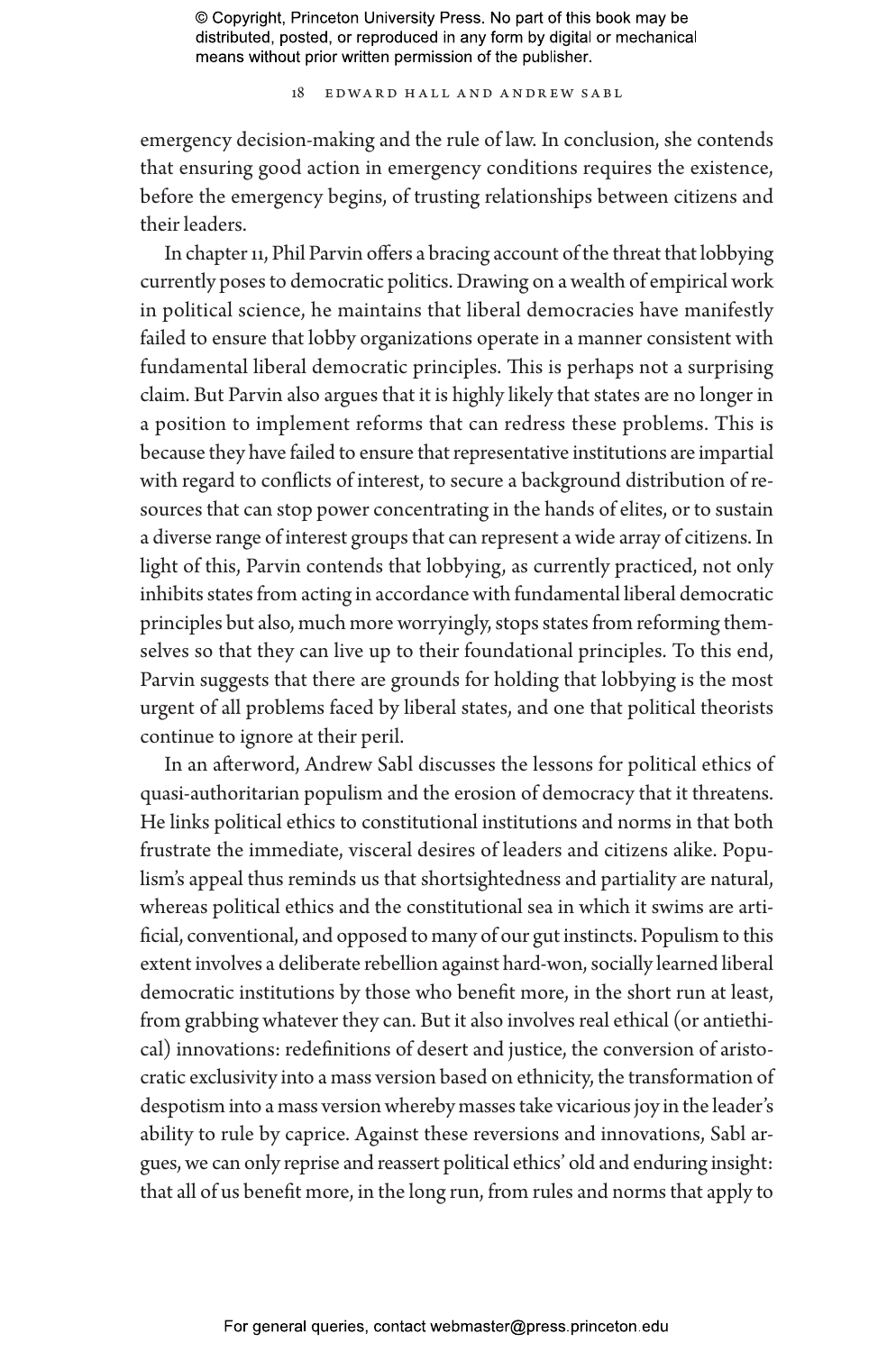#### INTRODUCTION 19

all than by our team's seizing momentary spoils on the expectation that the other team will someday steal them back. To this extent, the proper response to populism is not to question political ethics but instead to double down on its lessons—as the authors of this volume have done.

This book supports a particular approach to thinking about how theoretical insights are related to real-world events—an approach that can be regarded as "realist" in the best sense of that term. The majority of the chapters that follow implicitly explore how the analysis of real politics can improve our understanding of political ethics by helping us to arrive at ethical insights and normative principles that derive from the peculiar circumstances of politics, rather than trying to draw lessons from the small-scale, relatively intimate, and lowstakes circumstances of private life that may not be relevant to politics at all. The theoretical insights gained have real-world relevance not in the sense of telling us exactly what to do but more in the sense of making us wiser and less credulous concerning the threats we face. For instance, realist theory and experience alike, with the former informed by the latter, suggest that ethical standards are neither eternal nor known to all rational beings. They are best regarded as the result of mental habits that derive from past and present political action. And our attachment to those standards may, for better or worse, be weakened or undone given enough experience of their absence, and enough political action dedicated to destroying them.

Thus the prevailing tone of these chapters is one of engaged realism and/ or mitigated pessimism. The authors do not shrink from documenting the ethical problems endemic to politics and do not pretend that putting forth glittering normative ideals will make those problems go away. But they also refuse to retreat into a cynicism in which power is politics' only currency and self-interest its only ethical standard. Provided that we recognize politics to be a complex and imperfect business that no theory can render fully comprehensible and no rule can render fully moral, we can reach solid (though always disputable) judgments. Such judgments can hope to distinguish better political conduct from worse, and can guide attempts to reform institutions so that they might address the problems of politics a little better than they otherwise would. It is in that sense, perhaps only in that sense, that political ethics need not be a contradiction in terms.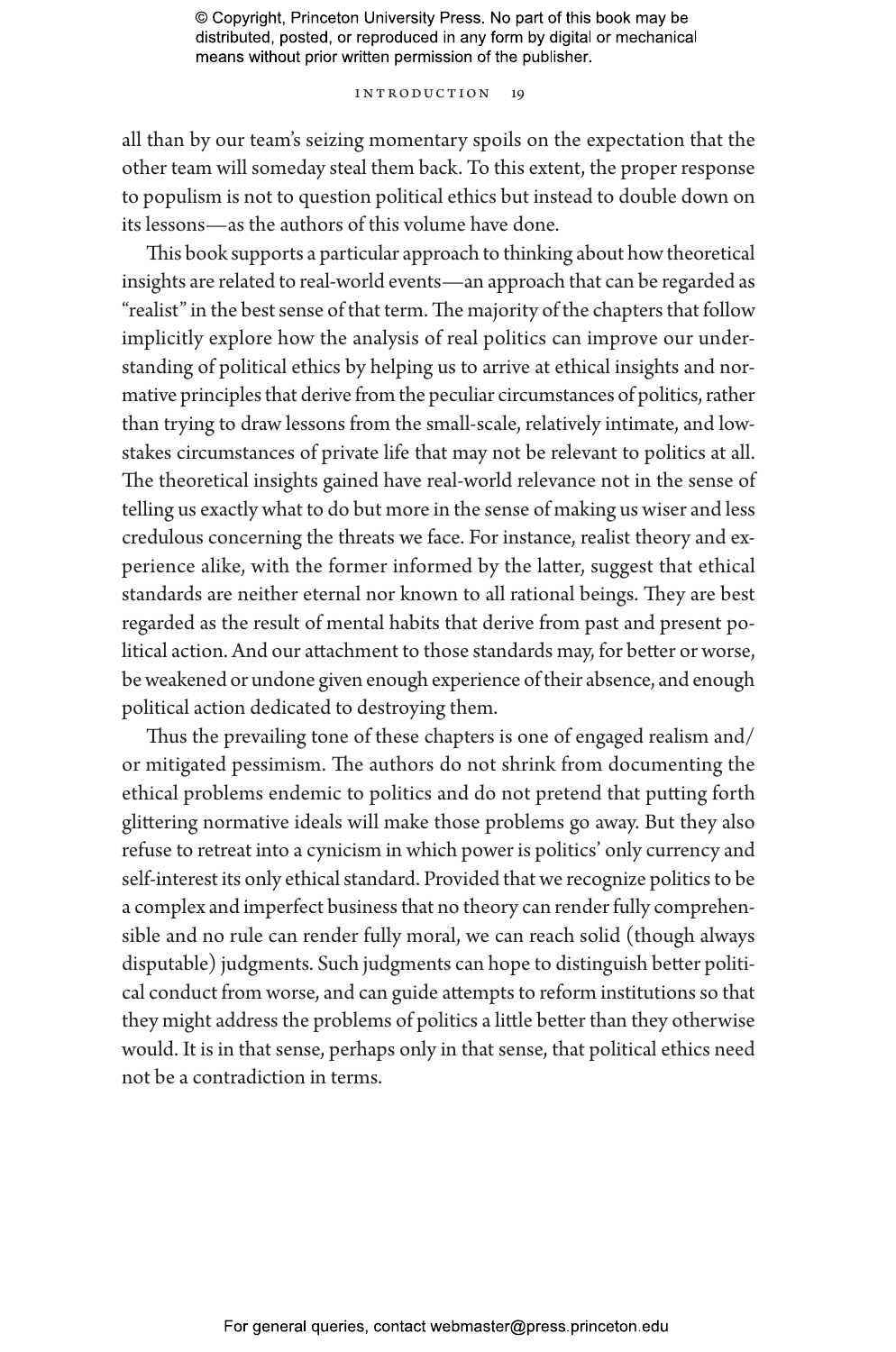20 Edward Hall and Andrew Sabl

## References

- Allen, Jonathan. 2001. "The Place of Negative Morality in Political Theory." *Political Theory* 29  $(3): 337-63.$
- Archard, David. 2013. "Dirty Hands and the Complicity of the Democratic Public." *Ethical Theory and Moral Practice* 16 (4): 777–90.
- Berlin, Isaiah. 1979. "The Originality of Machiavelli." In *Against the Current: Essays in the History of Ideas, 25–79.* London: Hogarth.
- Coady, C. A. J. 2018. "The Problem of Dirty Hands." In *Stanford Encyclopedia of Philosophy*. https://plato.stanford.edu/entries/dirty-hands/.
- Hollis, Martin. 1982. "Dirty Hands." *British Journal of Political Science* 12 (4): 385–98.
- Honig, Bonnie. 1993. *Political Theory and the Displacement of Politics.* Ithaca, NY: Cornell University Press.
- Horne, Alistair. 1977. *A Savage War of Peace: Algeria 1954–1962*. London: Macmillan.
- Levinson, Sanford, ed. (2004). *Torture: A Collection*. Oxford: Oxford University Press.
- Machiavelli, Niccolò. (1532) 1998. *The Prince.* Translated by Harvey C. Mansfield. 2nd ed. Chicago: University of Chicago Press.
- Mayer, Jane. 2008. *The Dark Side.* New York: Doubleday.
- Nielsen, Kai. 2007. "There Is No Dilemma of Dirty Hands." In *Politics and Morality*, edited by Igor Primoratz, 20–37. Basingstoke, UK: Palgrave.
- Parrish, John. 2007. *Paradoxes of Political Ethics: From Dirty Hands to the Invisible Hand.* Cambridge: Cambridge University Press.
- Philp, Mark. 2007. *Political Conduct.* Cambridge, MA: Harvard University Press.
- Russell, Bertrand. 2004. *A History of Western Philosophy.* London: Routledge.
- Sartre, Jean-Paul (1948) 1989. *Dirty Hands.* In *No Exit and Three Other Plays.* New York: Vintage.
- Scarry, Elaine. 2004. "Five Errors in the Reasoning of Alan Dershowitz." In *Torture: A Collection*, edited by Sanford Levinson, 281–90. Oxford: Oxford University Press.
- Shklar, Judith N. 1990. *The Faces of Injustice.* New Haven, CT: Yale University Press.
- Shue, Henry. 2004. "Torture." In *Torture: A Collection*, edited by Sanford Levinson, 47–60. Oxford: Oxford University Press.
- Thompson, Dennis. 1998. *Political Ethics and Public Office.* Cambridge, MA: Harvard University Press.
- Walzer, Michael. 2007. "Political Action: The Problem of Dirty Hands." In *Thinking Politically: Essays in Political Theory*, 278–95. New Haven, CT: Yale University Press.
- Weber, Max. (1919) 2004. "Politics as a Vocation." In *The Vocation Lectures, edited by* David Owen and Tracy B. Strong, 32–94. Translated by Rodney Livingstone. Indianapolis, IN: Hackett Publishing Company.
- Williams, Bernard. 1981. "Politics and Moral Character." In *Moral Luck: Philosophical Papers 1973–1980*, 54–70. Cambridge: Cambridge University Press.
- ———. 2004. *Truth and Truthfulness.* Princeton, NJ: Princeton University Press.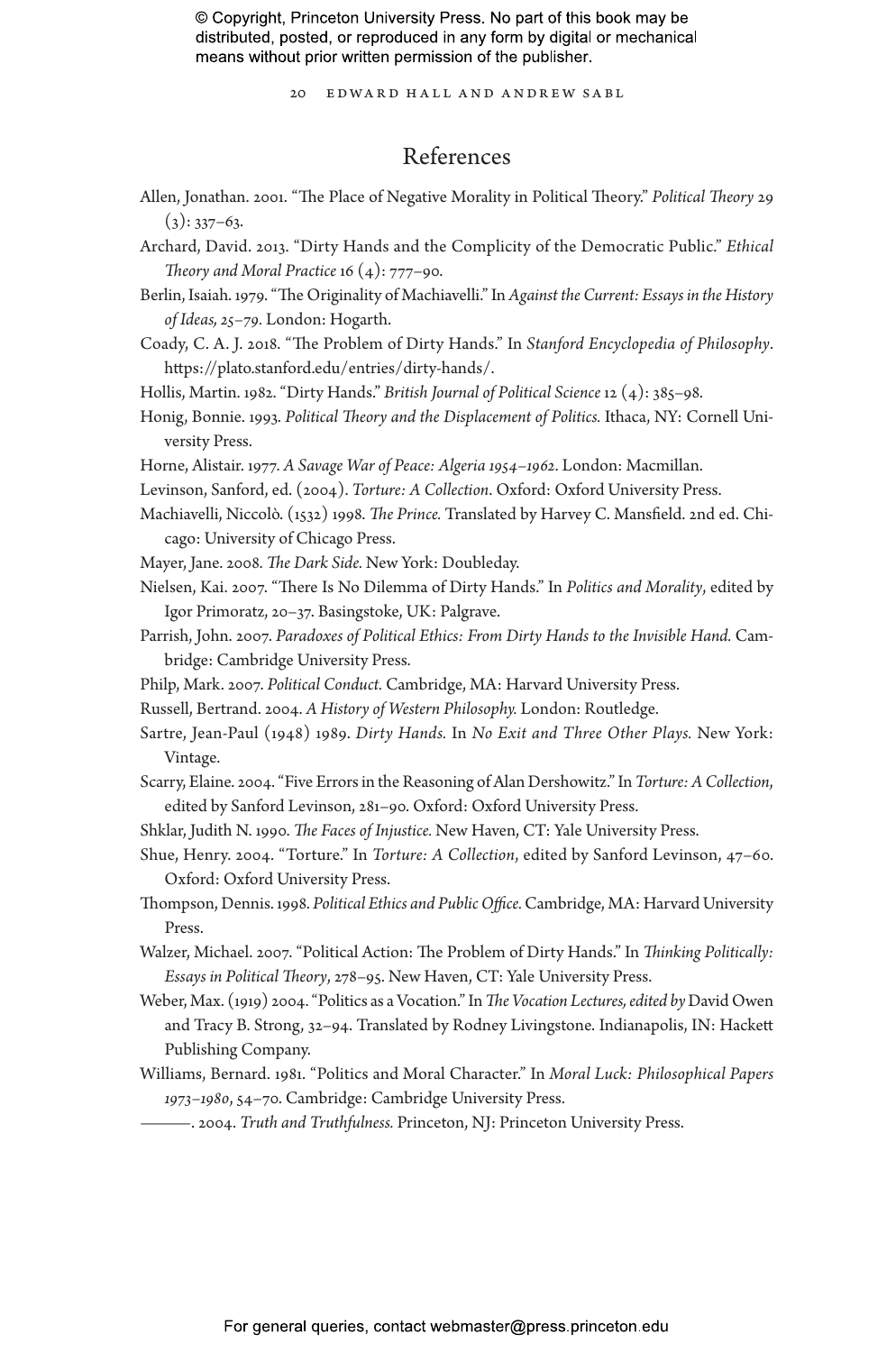#### Index

abortion issue, 58, 95 accountability: corruption and, 175–78, 182; hierarchical model of, 153–56, 165; mutual, 207; popular model of, 153, 156–62; of representatives, 90–91, 94, 97; vocational model of, 153, 162–66; whistleblowing and, 205–10 advocacy, 28, 134. *See also* interest groups Affordable Care and Patient Protection Act, 164n14 Afghanistan War, 193, 197–98 Agamben, Giorgio, 17, 220–21 agency, 69; corruption and, 174–75; legitimacy and, 127–28; whistleblowing and, 194–95, 198–200, 202, 210. *See also* autonomy agent-centric leadership model, 105, 108–13 Alexander, Larry, 224, 225 Algerian independence, 6–7 Alien and Sedition Acts (1798), 142 Allen, Jonathan, 15, 93 Americans with Disabilities Act (1990), 164n14 Amnesty International, 245–46 Anders, Gerhard, 183 animal rights, 134 Ankersmit, Frank R., 56, 57 anti-intellectualism, 267–68 Applbaum, Arthur, 153, 162–63 Applebaum, Anne, 270n5, 274, 275 Appleby, Paul, 154 approval ratings, 69, 82, 87, 111, 267 arbitration, 48–51, 55–59 Archard, David, 7–8

Arendt, Hannah, 21; on factual truth, 36; on leadership, 111–12; on rational truth, 36, 41 Aristotle, 55–56, 238 Armstrong, Robert, 22n1, 154 Arusha Declaration (1967), 180–81 Assange, Julian, 193, 199 authoritarianism, 30, 142, 218–20; antiauthoritarianism and, 150–51; clientelism and, 183; demagogues and, 113, 122; despotism and, 275–76; ideology of, 270n5; Milgram experiments on, 155; populist, 18–19, 184, 265–78; Roman dictatorship and, 219 autonomy, 15, 84, 89, 100; democratic norm of, 94–95; Kant on, 26. *See also* agency Axelrod, Robert, 109n3

Barber, Benjamin, 118 Bauman, Zygmunt, 97–99 Beerbohm, Eric, 15–16, 104–23 Bell, Derrick, 87 Bellamy, Richard, 14, 21–42, 54–57, 60–61 Benjamin, Martin, 59, 69–70 Benjamin, Walter, 220 Bentham, Jeremy, 42 Berlin, Isaiah, 5n3 Bermeo, Nancy, 90–91 Biden, Joe, 132, 142 Blair, Tony, 30n2, 32n3, 36n4 Bocchiola, Michele, 17, 193–210 Boehner, John, 140 Brazil, 265, 272 Brexit, 76, 83, 130 bribery, 21–22, 148, 170, 174. *See also* corruption

281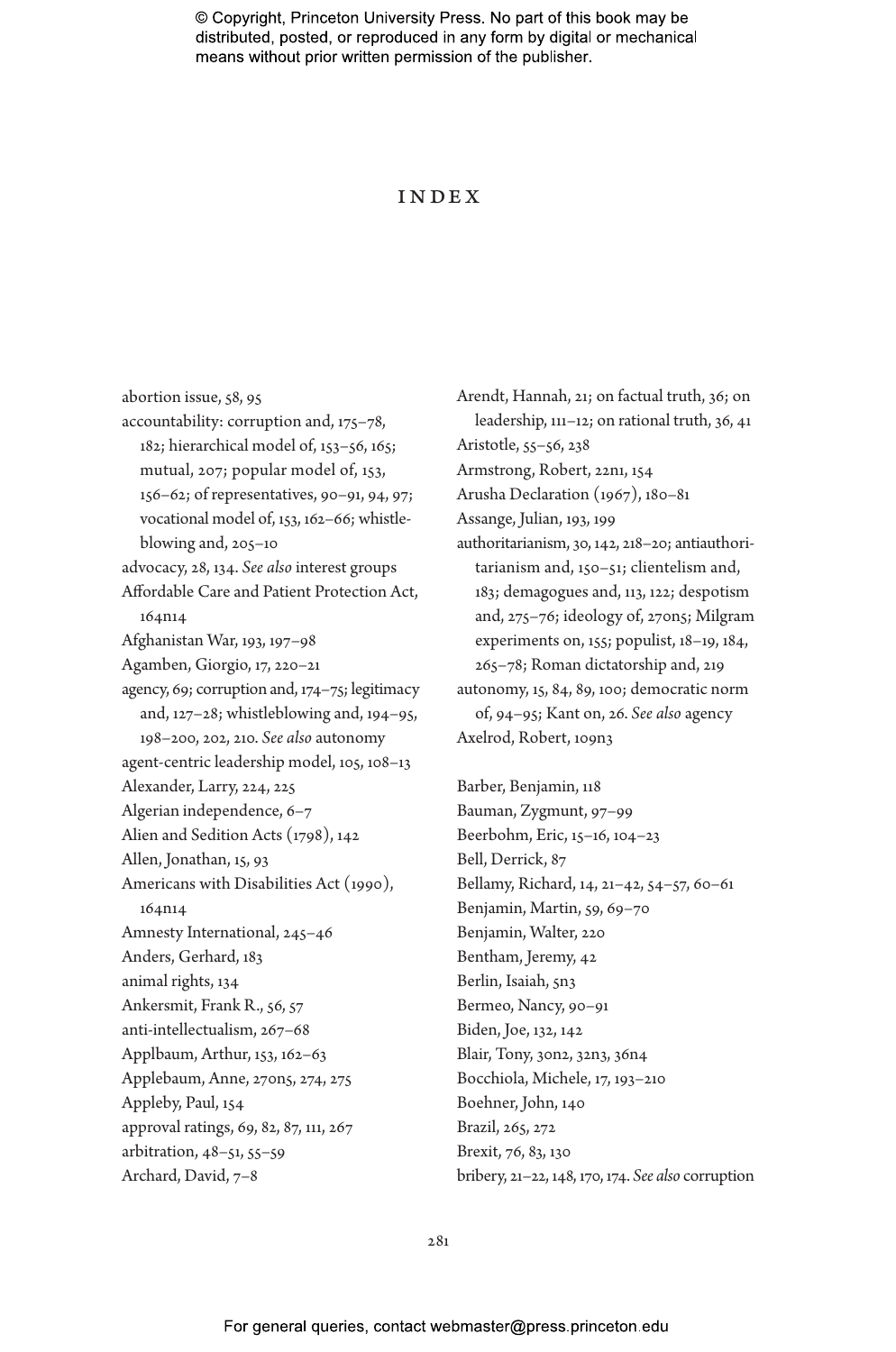$2.82$  INDEX

"bully pulpit," 120 bureaucracy. *See* civil servants Burke, Edmund, 52, 61, 107 Burnet, Gilbert, 51 Burns, James MacGregor, 110n5 Bush, George W., 132 Calhoun, Cheshire, 70n2 Calvert, Randall, 112–13 Cameron, David, 254–56 campaigning, 45, 87; financing of, 132, 143–44, 171, 183–84, 186–87; lobbying and, 241, 245–47, 250–57; on party platform, 79, 128, 139–40 Canada, 230, 253; civil service code of, 148n2; Emergencies Act of, 228; SARS crisis in, 232n10 Ceva, Emanuela, 17, 193–210 Chamberlain, Neville, 53–54, 57–58 Chari, Raj, 240 charisma, 35, 108, 117–18 charities, 215–16, 241, 255 *Charkaoui v. Canada* (2007), 230 Charron, Pierre, 50 Cheney, Dick, 132n4 Chesterton, G. K., 55 Chilcot, John, 32n3 China, 232n10 Chomsky, Noam, 83 Christian Democratic parties, 129–30 Churchill, Winston, 58 Civil Rights Act (1964), 106, 130–31 civil rights movement, 115–17, 121, 245 civil servants, 16–17, 147–67, 274; allegiances of, 149; Armstrong on, 154–55; conflicts of interest among, 172, 178–84; corruption by, 148, 166–67; government codes for, 147–48, 179, 195–96; lobbying of, 254–55; performance measures of, 158–59. *See also* public administration ethics Civil War (US), 114 Clean Air Act (1967), 164n14 Clemenceau, Georges, 41 clientelism, 138–39, 183, 202–3

climate change, 37, 38, 229 Clinton, Bill, 131, 156n8 Clinton, Hillary, 98, 142 Coady, C. A. J., 12–13 coalitions, 133, 143 coauthority, 120–22 Cold War, 24, 52, 173 collective action, 109, 123, 238; problems of, 160–61, 165–66, 186–87 Committee on Standards in Public Life (UK), 72–74, 185 common good, 134, 149, 154; cooperation for, 133, 143; self-interest versus, 22 compatibility testing, 118–22 compliance, 148, 174, 178; integrity and, 151n4, 186–89; with public reason, 137; with quarantines, 232n10 compromise, 14–15, 45–62; arbitration and, 48–51, 55–59; Bellamy on, 54–57, 60–61; as contract, 50; "creative," 56; democracy and, 53, 55–57; etymology of, 47–49; "fair," 55; Morley on, 52–53; partisanship and, 138–42; "principled," 59–62, 77; as process, 57; T. V. Smith on, 53–54 Condorcet, Marquis de, 40 confirmation bias, 273 conflicts of interest, 100, 172, 178–84 Constant, Benjamin, 25–27 Constitution (US), 133, 163, 266, 271; Bill of Rights to, 22, 131, 268; Fourteenth Amendment to, 86–87 Converse, Philip, 130–31 Cooper, Terry, 152–53 cooperation, 109–13; for common good, 133, 143; coordination and, 112–13 corporations: ethics of, 16–17, 147–67; lobbying by, 249–50, 254, 259; personhood of, 87; "scientific" management of, 162n11 corruption, 17, 170–89; bribery and, 21–22, 148, 170, 174; by civil servants, 148, 166–67; economic approaches to, 173–75, 184; lobbying and, 236, 248; principal-agent model of, 174–75, 184; World Bank on, 173. *See also* whistleblowing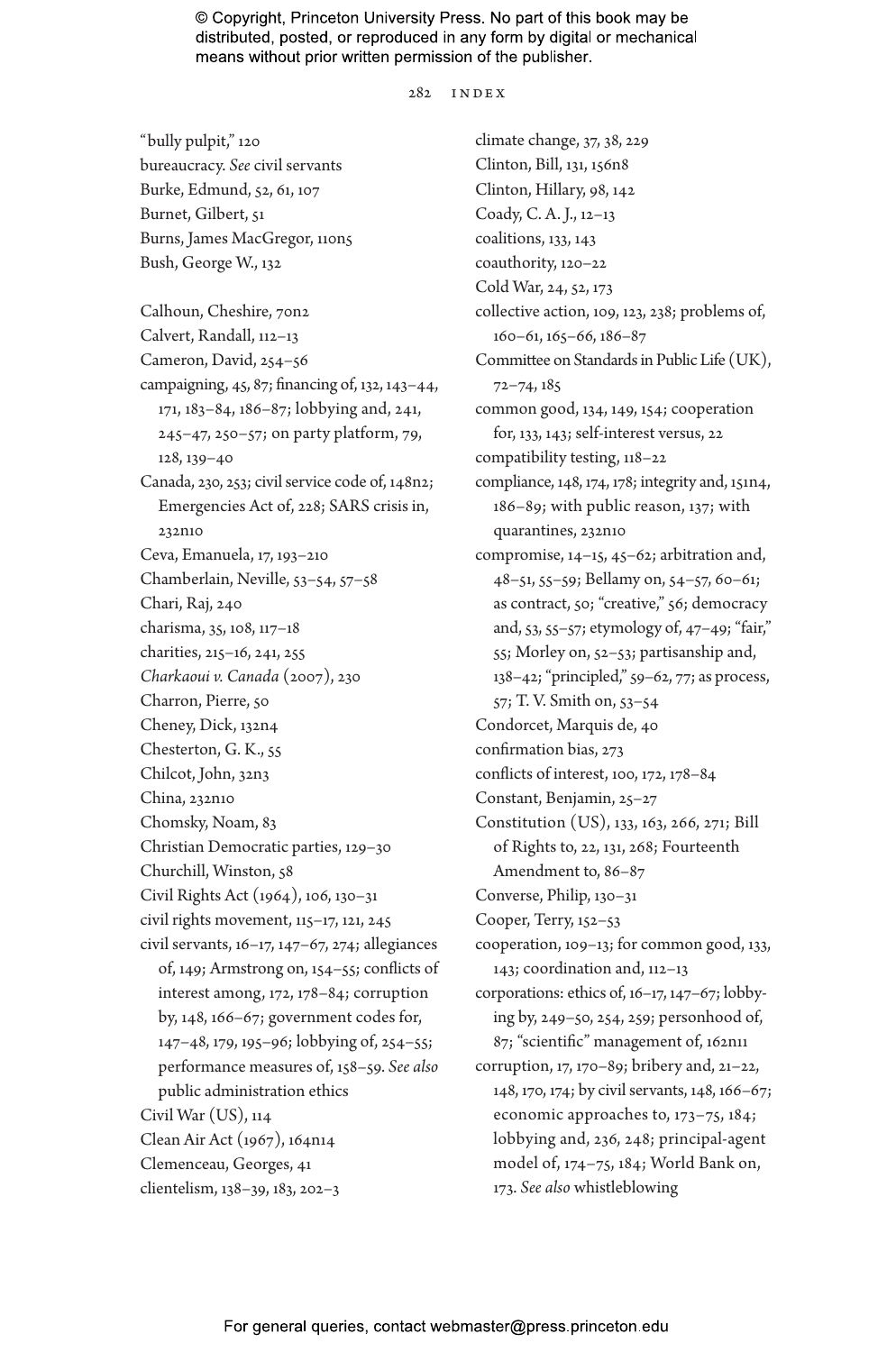#### index 283

Cottingham, John, 68 coup d'état, 148 COVID-19 pandemic, 141, 217, 229, 273 Cruz, Ted, 98 Cubbon, Brian, 155

Dahl, Robert, 252 dark matter, 37 Darwall, Stephen, 207n6 David-Barrett, Elizabeth, 17, 170–89 Davis, Michael, 204 deception. *See* lying Declaration of Independence (US), 271 De George, Richard, 202, 204 demagogues, 113, 122. *See also* authoritarianism democracy, 35, 90–91, 126–44; Athenian, 1–2, 56; Barber on, 118; Bentham on, 42; bureaucratic values versus, 152; compromise and, 53, 55–57; definitions of, 240, 242; direct, 82, 118, 127n2; equality and, 240, 251–52, 258–59; liberalism and, 123; lobbying as threat to, 18, 236–59; "noble lie" of, 22–24; "paradox" of, 142; representative, 56, 82–100, 268 "democratic constancy," 108 Democratic Party (US), 130–33 Denhardt, Kathryn, 164 deontology, 10–12, 17, 61, 214, 224–27 despotism, 18, 275–76. *See also* authoritarianism dictatorship, 218–20. *See also* authoritarianism dirty hands dilemma, 4–14; Archard on, 7–8; "democratic," 8n5; Thompson on, 88; Walzer on, 5–7, 11, 65, 88, 105–6, 225; Williams on, 68–69, 106 disaster management, 217. *See also* emergency situations discretionary power, 87, 107, 206–7, 221; of civil servants, 158, 166; corruption of, 175; of leaders, 114, 122, 148, 214 disdainful distraction tactic, 84, 98–100 Dodd-Frank Wall Street Reform and Consumer Protection Act (2010), 197n3 Dovi, Suzanne, 15, 82–100 Downs, Anthony, 130, 132

Dresden firebombing, 226 Du Bois, W. E. B., 121n11 Dyzenhaus, David, 215, 228–30, 232 Ebola virus, 218, 222n3 Egypt, 222n2 Eichmann, Adolf, 154n7 Eigen, Peter, 173 Eisenhower, Dwight, 115–16 Ekeh, Peter, 183 Ellis, Anthony, 224 emergency situations, 17–18, 213–32; definition of, 213; legitimacy in, 230–32; rule of law and, 18, 214, 215, 221, 227–30, 232; Schmitt on, 219 *e pluribus unum*, 133 equality, 48, 119–20; Arendt on, 111–12; democracy and, 240, 251–52, 258–59; freedom and, 138; racial, 120 Erdoğan, Recep Tayyip, 140, 176, 265 Essex Centre for the Study of Integrity, 67 ethical obliviousness, 84, 93–100 Eyre, Edward John, 140

fake news, 21, 35, 42, 273–74 Farm Bill (US), 139 Fatovic, Clement, 231–32 Fidesz party (Hungary), 130 Fight for \$15 movement, 122 Finland, 130 Five Star Movement (Italy), 83 "flex organizations," 183 Fourteenth Amendment (US), 86–87 France, 130, 229 Frankfurt, Harry, 38, 96 Friedrich, Carl, 154, 162n11 Friends of the Earth, 245–46 Frohlich, Norman, 112 Fuller, Lon, 230 Fumurescu, Alin, 14–15, 45–62

Galston, William, 65, 78 Gandhi, Indira, 222n2 Gauthier, David, 54, 55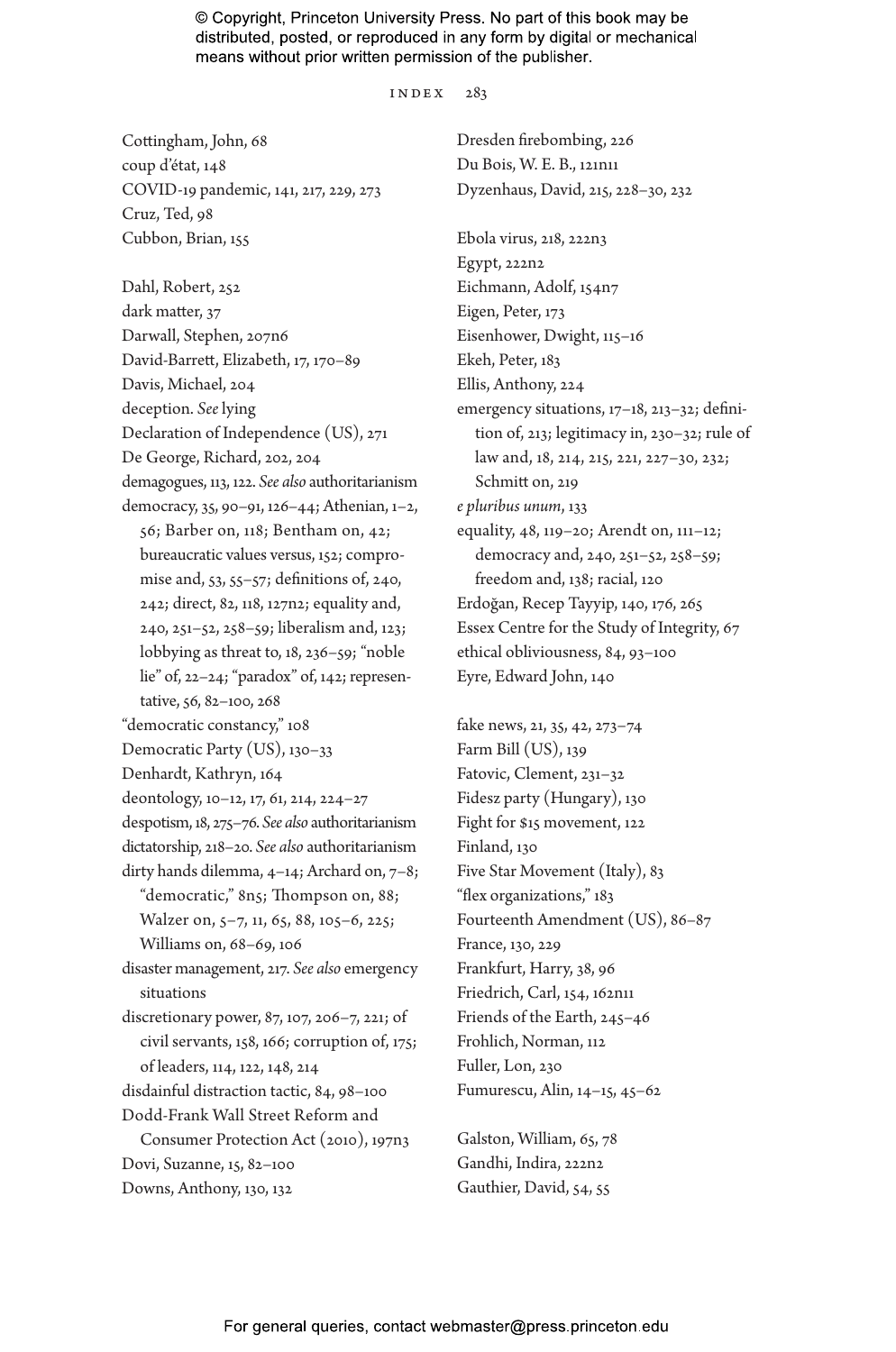284 index

German political parties, 130. *See also* Nazi Germany gerrymandering, 87, 141, 143–44 Geuss, Raymond, 182 Ghana, 183 global warming, 37, 38, 229 Goldwater, Barry, 138 Goodin, Robert, 30 Google, lobbying by, 249–50, 254 Grant, Ruth, 165n16 Great Recession (2008), 132 Greenpeace, 245–46 Gross, Oren, 215, 227–29 Guantánamo Bay, Cuba, 198 Guizot, François, 57 Gutmann, Amy, 45 Habermas, Jürgen, 134 Hall, Edward, 1–19, 65–80 Hallowell, John H., 54 Hamas, 58 Hamilton, Alexander, 105, 117, 276 Hampton, Jean, 117–18 Harris, Arthur, 226 Hayek, F. A., 55, 241n1 Heath, Joseph, 16–17, 147–67 Hegel, G. W. F., 51 Heinlein, Robert, 274n7 Hennessey, Susan, 269, 275 Hesiod, 24 Hickox, Kaci, 222n3 Himmler, Heinrich, 79 Hitler, Adolf, 53–54, 57–58 Hobbes, Thomas, 50–53, 107, 238, 269; Gauthier and, 54; Hampton and, 117–18; on selection of leaders, 117–18 Homeland Security Department, 266 Hume, David, 111n7, 116n10, 269–71 Hungary, 130, 176, 265 hurricanes, 213, 217, 218, 229

identity politics, 46, 58–60, 62 Illing, Sean, 90–91 inclusivity, 128–33, 141

Independents, 127–28, 131 India, 140, 222n2, 265 individualism, 49–50 integrity, 15, 65–80; Martin Benjamin on, 69–70; compliance and, 151n4, 186–89; etymology of, 68; Carol Lewis on, 150n4; messiness of, 80; as positive ideal, 74–79; public, 72–74, 147, 184–88; questionnaire on, 67; Bernard Williams on, 68–69 interest groups, 28, 134, 238–39, 247–48 International Covenant on Civil and Political Rights, 223 intersectionality, 86 Iraq War, 6–7, 132, 193, 197–98; Blair on, 32n3, 36n4 Irish Republican Army, 31 Isaacson, Walter, 114 Israel, 58 Italy, Five Star Movement of, 83

Jacobs, Leslie, 232n10 Jamaica, 140 Jefferson, Thomas, 229 Jeffords, Jim, 132n4 Johnson, Boris, 76 Johnson, Lyndon, 41n5, 130–31 just war, 26

Kant, Immanuel, 10, 25–27, 151, 225 Kennedy, John F., 104, 115–16, 119–20 Kenyan Constitution, 185–86 Keohane, Robert, 165n16 Key, V. O., Jr., 127 Khan, Sadiq, 229n8 King, Martin Luther, Jr., 115–17, 121 Korean War, 228n6 Kurosawa, Akira, 270

labor unions, 133–34, 241, 250–51 L'Aquila earthquake (2009), 218 Larmore, Charles, 55 lawyers, 82, 119, 201; lying by, 27–29, 39; morality of, 12-13 Lazar, Nomi Claire, 17–18, 213–32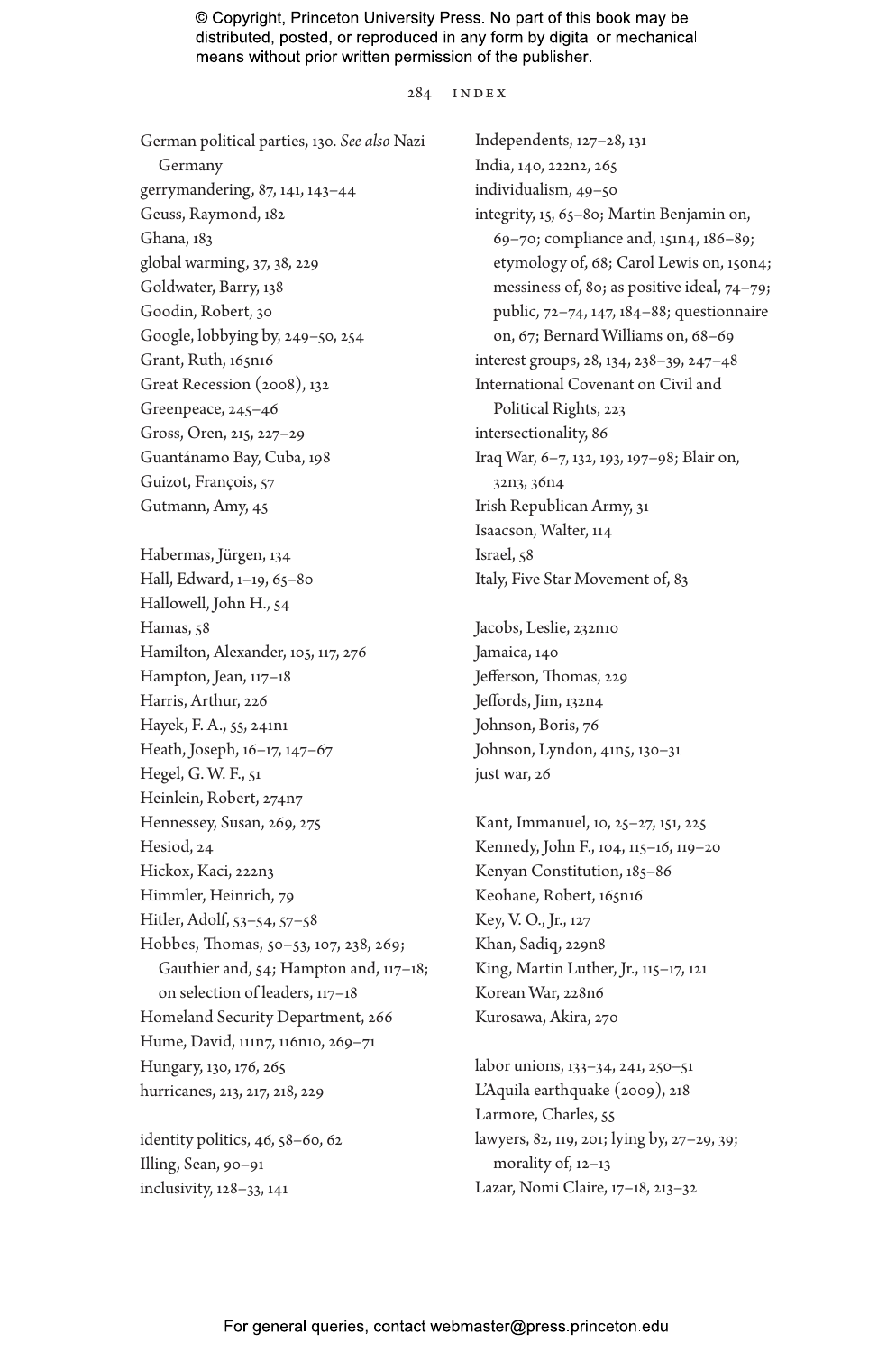index 285

leadership, 15–16, 104–23; action-centric model of, 109; agent-centric model of, 105, 108–13; Arendt on, 111–12; Barber on, 118; charismatic, 108, 118; coauthority of, 120–21; Du Bois on, 121n11; follower-centric model of, 105, 110–13; Hobbesian, 117–18; independence of, 104; Philp on, 112, 114; Pitkin on, 118–19; problem-solving and, 105–6, 116; risks of, 109–10; sacrificial role of, 106–7; Schumpeter on, 110–11; selection of, 111, 117–19; shared agency model of, 113–18; virtue-theoretic model of, 108–9;

Walzer on, 106, 120; Weber on, 108 Leftwich, Adrian, 183

- legitimacy, 165–66, 176; agency and, 127–28; in emergency situations, 230–32; of partisanship, 133
- Le Pen, Marine, 130
- Lessig, Lawrence, 248
- Lewis, Carol, 150n4
- LGBTQ+ community, 58, 60n9
- liberalism, 271–72; compromise and, 55; democracy and, 123; lobbying and, 238, 246, 248; New Deal, 131
- libertarianism, 83, 171, 238, 259
- Lincoln, Abraham, 61n10, 114, 120
- living wage movement, 122
- lobbying, 18, 134, 236–59; definition of, 240; Madison and, 238–39, 248, 251, 256, 257; money spent on, 247; reform of, 252–59; rise of, 241–46; scope of, 246–47
- Loevy, Karin, 231

Louisiana Purchase, 229

lying, 7, 14, 21–42, 65, 215; Constant versus Kant on, 25–27; definitions of, 27–29; "economical with the truth" and, 22; by lawyers, 12–13, 27–29, 39; Machiavelli on, 24–25, 88; Mearsheimer on, 42; "noble," 22–24; "strategic," 31–32

Machiavelli, Niccolò, 59–60; on ends/means, 4–5; on lying, 24–26, 32, 88 Mackie, Gerry, 111 Madison, James, 238–39, 248, 251, 256–57, 276

Maduro, Nicolás, 100 Mafia code of silence (*omertà*), 12, 13 Mainwaring, Scott, 91 Mair, Peter, 129 Major, John, 31 Malawi, 183 malpractice, medical, 162, 201 Mandela, Nelson, 121 Manning, Chelsea, 193, 194, 197–200, 205, 209–10 Margalit, Avishai, 57–59 marriage, same-sex, 58 Martin, Oliver, 53 Marx, Karl, 176 Mass Observation Archive (UK), 82–83 May, Simon Căbulea, 60, 61 Mayer, Jane, 6n4 McCain, Jesse, 15, 82–100 Mearsheimer, John, 31, 33, 41 Mendus, Susan, 77, 79 Mexican border wall, 46 Milgram, Stanley, 155 Mill, John Stuart, 52 millennials, 47 minimum wage, 122 Montaigne, Michel de, 50 Montesquieu, Charles de, 275–76 moon shot, 115–16, 119–20 Moore, Michael, 224 "moral blindness," 97–98 Morant Bay rebellion (1865), 140 Morley, John, 52–53, 61 Muirhead, Russell, 16, 126–44 Mulvaney, Mike, 46 Munich Agreement (1938), 53–54, 57–58

NASA, 119–20 Nash equilibria, 187 National Emergencies Act (US), 228n6 National Front party (France), 130 nationalist parties, 130 Nazi Germany, 53–54, 57–58, 79, 154–55 "negative morality," 15 Netherlands, 134, 209n7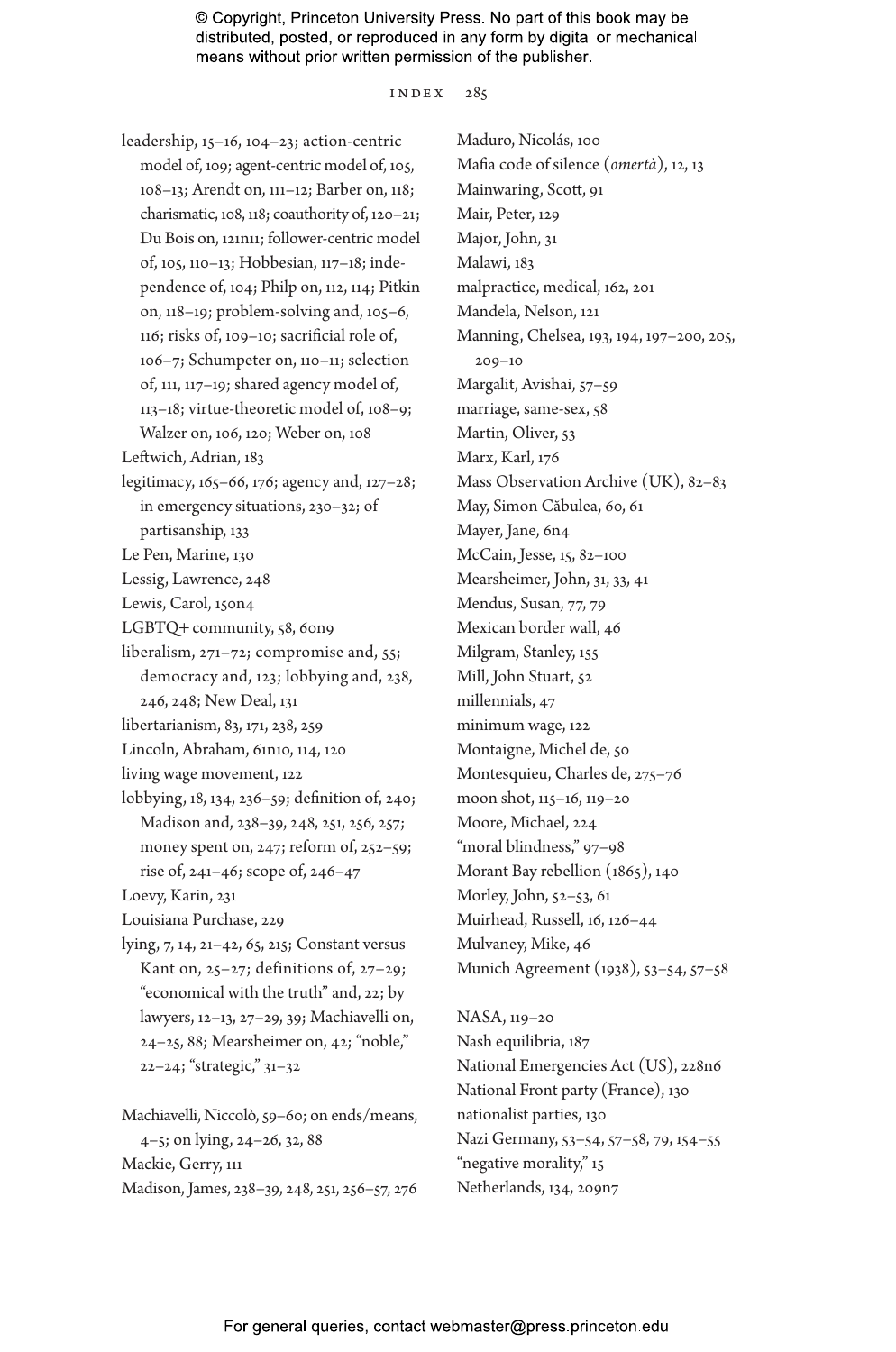#### 286 index

Neustadt, Richard, 109n2 New Deal liberalism, 131 Newey, Glen, 29, 33 new public management movement (UK), 157–59, 181 Nichols, Tom, 267–68 Nielsen, Kai, 10, 11 Nietzsche, Friedrich, 78 "noble lie," 22–24 nonderogable rights, 223–24 normative ethics, 151 North, Douglass, 275 Nyerere, Julius, 180–81

Obama, Barack, 132, 164n14 Orbán, Viktor, 130, 176, 253, 265 Organization for Economic Cooperation and Development (OECD), 173, 181, 243 orphanages, 216 "output legitimacy," 16–17 Overeem, Patrick, 61 Oxfam (organization), 247

Pareto efficiency, 166

Parrish, John, 8–9

partisanship, 2, 126–44, 277–78; common good and, 133–34; comprehensiveness of, 133–38, 141; compromise and, 138–42; Hume on, 269–70; inclusivity of, 128–33, 141; interest groups and, 238; justification of, 136–37; legitimacy of, 133; Madison on, 238–39, 248, 251, 256, 257; moral distinctiveness of, 143–44; populism and, 270; Rawls on, 164n13; Trump and, 140–42 Parvin, Phil, 18, 236–59 patronage jobs, 138–39, 183, 202–3 Pelosi, Nancy, 46 Pentagon Papers, 41 performance measures, 158–59 Philippines, 265 "philosophy of nudge," 187 Philp, Mark, 17, 72–73, 112, 114, 170–89 *phronesis* (practical wisdom), 61 Pitkin, Hanna, 89, 106–7, 118–19

Plato, 54, 238, 269–70; on demagogues, 122; on noble lie, 24; on Sophists, 24, 35–36 Plotke, David, 83 Poland, 253, 274, 276–77 police brutality, 175 political parties, 140–42, 268. *See also* partisanship populism, 82–83, 122, 130; authoritarian, 18–19, 184, 265–78; public administrators and, 156, 161; Thatcher and, 157–58; Trump and, 140, 142, 176 Postman, Neil, 91–92, 97 principal-agent theory of corruption, 174–75, 184 prisons, 134, 198, 266 professional ethics, 149–55, 157, 162–66 public administration ethics, 16–17, 72–74, 147–67; best practices for, 162, 166–67; conflicts of interest and, 172, 178–84; hierarchical model of, 153-56, 165; incentives for, 158–59, 167, 174, 187, 197n3; popular model of, 153, 156–62; vocational model of, 153, 162–66. *See also* civil servants public reason politics, 134–38

Rawls, John, 37, 57, 134–35, 137, 164 Read, James H., 109 Reagan, Ronald, 131 refugee status, 221 reinventing government movement (US), 157 renaissance of twelfth century, 47 representatives, 15, 85–100; accountability of, 90–91, 94, 97; Barber on, 118; disdainful distraction tactics of, 15, 84, 98–100; ethical qualities of, 85–91; independence of, 104; leadership and, 15–16, 104–23; Machiavellian ethics of, 88; Schumpeter on, 111; self-contradiction by, 15, 84, 95–98; unethical qualities of, 91–100 Republican Party (US), 130–33, 140 reverse evolution, 267–69 reverse prefiguration, 276 Richelieu, Cardinal, 50 right to know, 150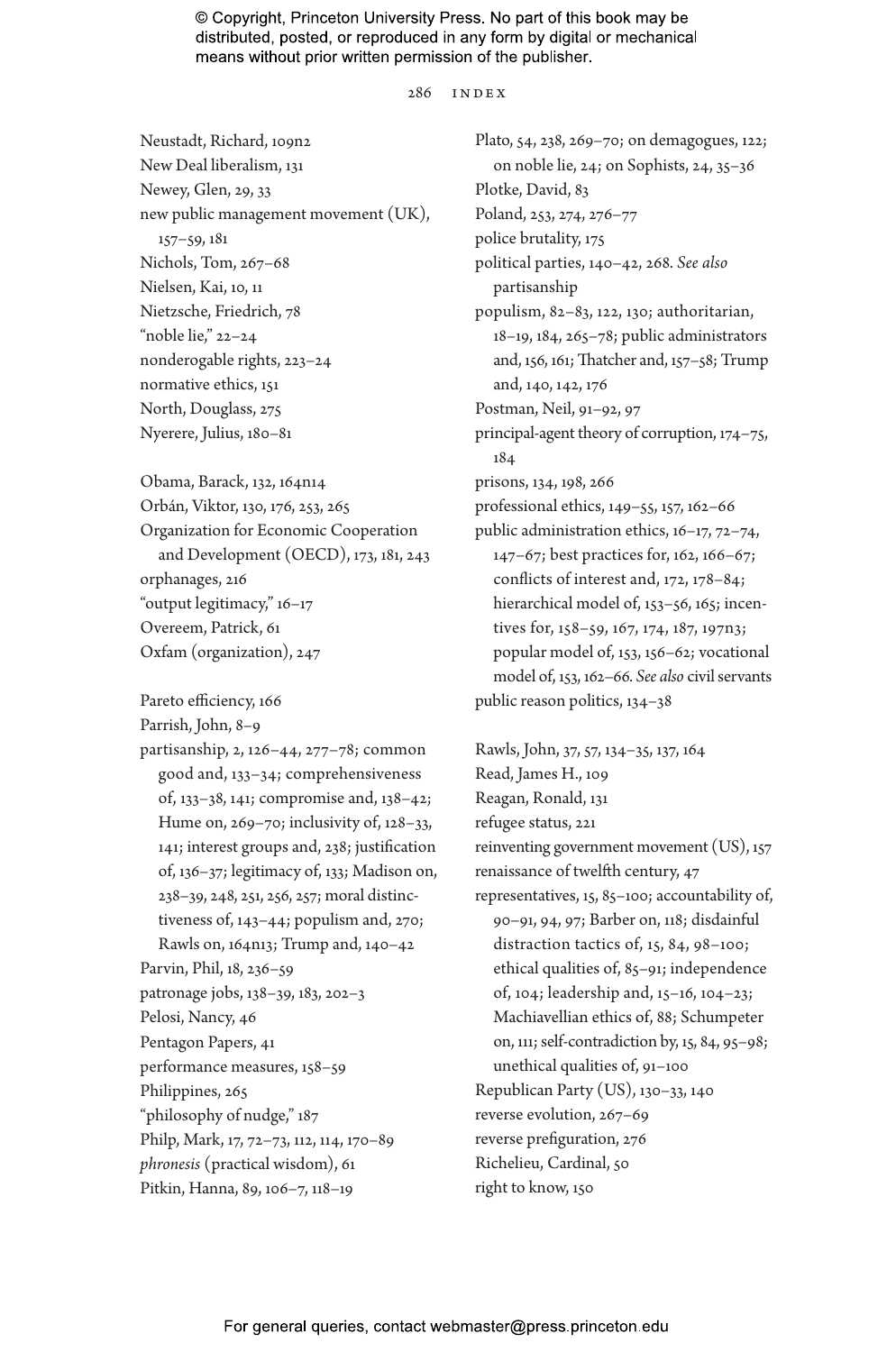index 287

Rittel, Horst, 216 Roach, Kent, 230 Rockefeller, Nelson, 138 Rohr, John, 149, 152 Romanticism, 56 Roosevelt, Theodore, 120 Rosenblum, Nancy L., 16, 126–44 Rothstein, Bo, 172 Rousseau, Jean-Jacques, 238 Rove, Karl, 132 rule of law, 88, 165, 170–71, 214, 265, 268; civil servants and, 148; emergencies and, 18, 215, 221, 227–30, 232; Hume on, 270; Trump and, 99–100; Vargas on, 272 rules of war, 26, 225 Russell, Bertrand, 5n3

Sabl, Andrew, 1–19, 265–78; on "democratic constancy," 108; on governing office ethics, 61; on "middle virtues," 108; on political integrity, 77; on populism, 18–19; on "principled compromise," 59; on representatives' duties, 91 Saint-Simon, Henri de, 176 Sanders, Bernie, 76 Sanson, Charles-Henri, 154n7 SARS (severe acute respiratory syndrome) pandemic, 217, 218, 232n10 Sartre, Jean-Paul, 5, 105 Saward, Michael, 89–90, 95 Scharpf, Fritz, 165-66 Schattschneider, E. E., 126, 141, 144 Scherkoske, Greg, 69 Schmitt, Carl, 215, 218–21, 225–26, 231, 269n3 Schumpeter, Joseph, 110–11 sedition, 142 self-contradiction, 84, 95–99 Shalit, Gilad, 58 Shapiro, Ian, 165 Shklar, Judith, 123 Singapore, 217 Skocpol, Theda, 249 Smith, Thomas Verner, 53 Snowden, Edward, 193

social contract, 33, 51, 53n4 Social Democratic parties, 129–30 Sophists, 24, 35–36 Southern Christian Leadership Conference (SCLC), 121 Stalin, Joseph, 58 standards of care, 162 Stanley, Jason, 83 Stark, Andrew, 180 Stowe, Harriet Beecher, 60n9 Strauss, Leo, 24 Straw, Jack, 73–74 Sweden's New Democrats, 130

Tanzania, 180–81 Tea Party (US), 139 Thatcher, Margaret, 157–59 Thieme, Marianne, 134 Thompson, Dennis, 90, 109n3, 253; on administrative responsibility, 152–53; on dirty hands dilemma, 88; on participatory government, 157, 160 Thuderoz, Christian, 58 Tocqueville, Alexis de, 129 toleration, 108, 268 Tomasi, John, 241n1 torture, 6–10, 88, 224 transnational institutions, 165n16 transparency, 22, 33, 88; corruption and, 172, 173; lobbyists and, 246, 254–56; political autonomy and, 89; Trump and, 94 Transparency International, 173, 174 Truex, Rory, 182 Trump, Donald, 3, 76, 132, 265–66, 269, 275–76; on abortion, 95; approval ratings of, 82; Clinton and, 98; conflicts of interest of, 100; COVID-19 pandemic and, 141; ethical obliviousness of, 94–100, 269n3; populism of, 140–42, 176, 269–70; transparency and, 94; US-Mexican border wall of, 46; working-class supporters of, 87 trust, 42, 87, 175 trustee/delegate paradigm, 85, 90 Turkey, 140, 176, 265